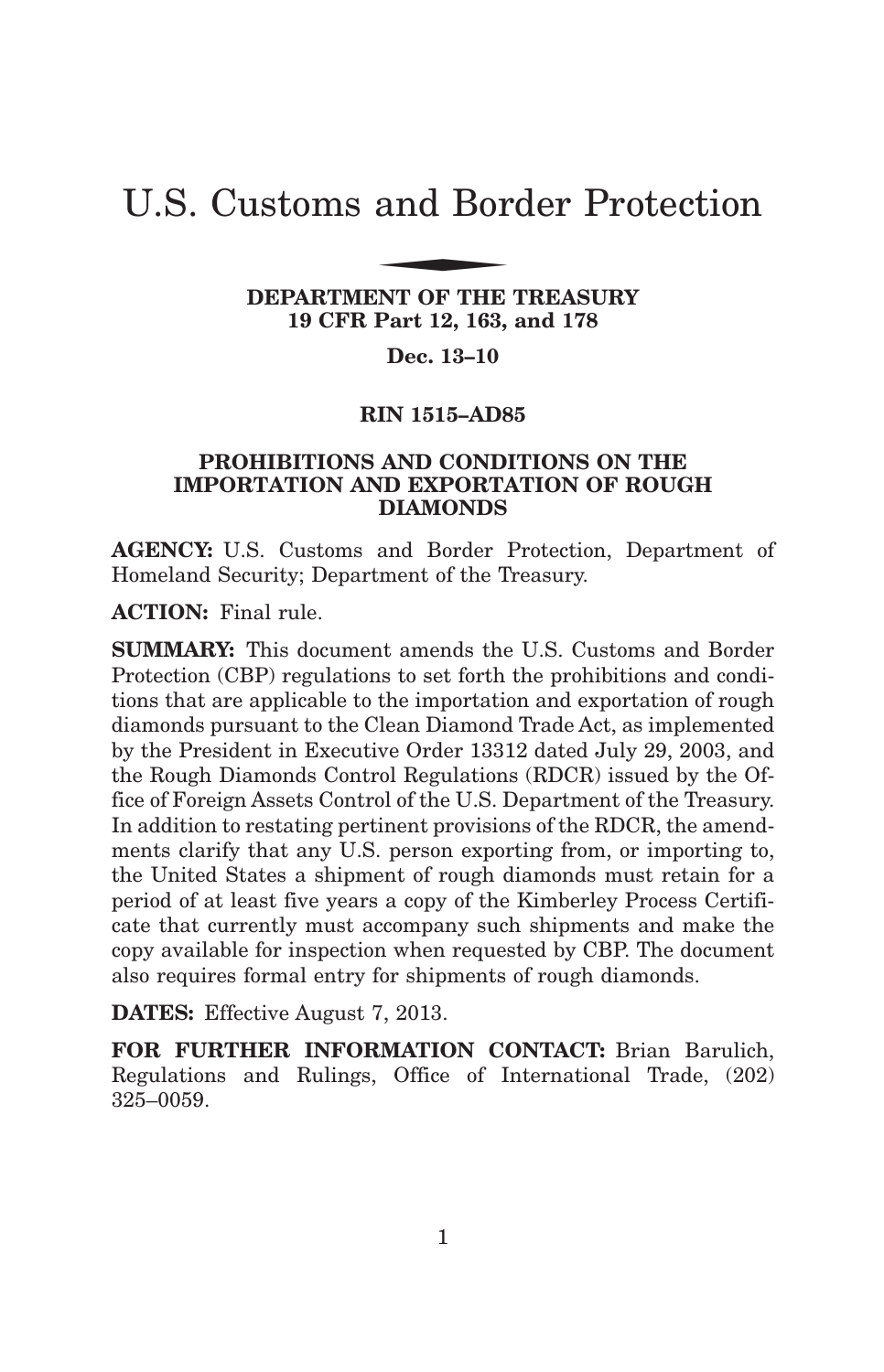## **SUPPLEMENTARY INFORMATION:**

## **Background**

## **I. Purpose**

In response to the role played by the illicit trade in diamonds in fueling conflict and human rights violations in certain areas of the world, and to differentiate between the trade in conflict diamonds and the trade in legitimate diamonds, the United States and numerous other countries announced in the Interlaken Declaration of November 5, 2002, the launch of the Kimberley Process Certification Scheme (KPCS) for rough diamonds. Under the KPCS, participating countries prohibit the importation of rough diamonds from, or the exportation of rough diamonds to, a non-participant and require that shipments of rough diamonds from or to a participating country be controlled through the KPCS. The U.S. Secretary of State is responsible for providing an up-to-date listing of all participants in the KPCS. Swaziland was added to the list of participants in the KPCS and the addition was announced in the **Federal Register** (77 FR 27831) on May 11, 2012, and Cambodia, Cameroon, Kazakhstan, and Panama were added to the list of participants and announced in the **Federal Register** (78 FR 12135) on February 21, 2013.

## **II. Clean Diamond Trade Act and Executive Order**

The Clean Diamond Trade Act (the Act), Public Law 108–19, 117 Stat. 631 (19 U.S.C. 3901 et seq.), was enacted on April 25, 2003. Section 4 of the Act requires the President, subject to certain waiver authorities, to prohibit the importation into, or exportation from, the United States of any rough diamond, from whatever source, that has not been controlled through the KPCS. Section 5(a) of the Act authorizes the President to issue such proclamations, regulations, licenses, and orders, and conduct such investigations, as may be necessary to carry out the Act. Section 5(b) of the Act sets forth the general recordkeeping requirements that apply to persons seeking to export from or import into the United States any rough diamonds. Section 5(b) specifically provides that any United States person seeking to export from or import into the United States any rough diamonds shall keep a full record of, in the form of reports or otherwise, complete information relating to any act or transaction to which any prohibition imposed under section  $4(a)$  of the Act applies. Section  $5(b)$ further provides that such person may be required to furnish such information under oath, including the production of books of account, records, contracts, letters, memoranda, or other papers, in the custody or control of such person. In addition to CBP having the author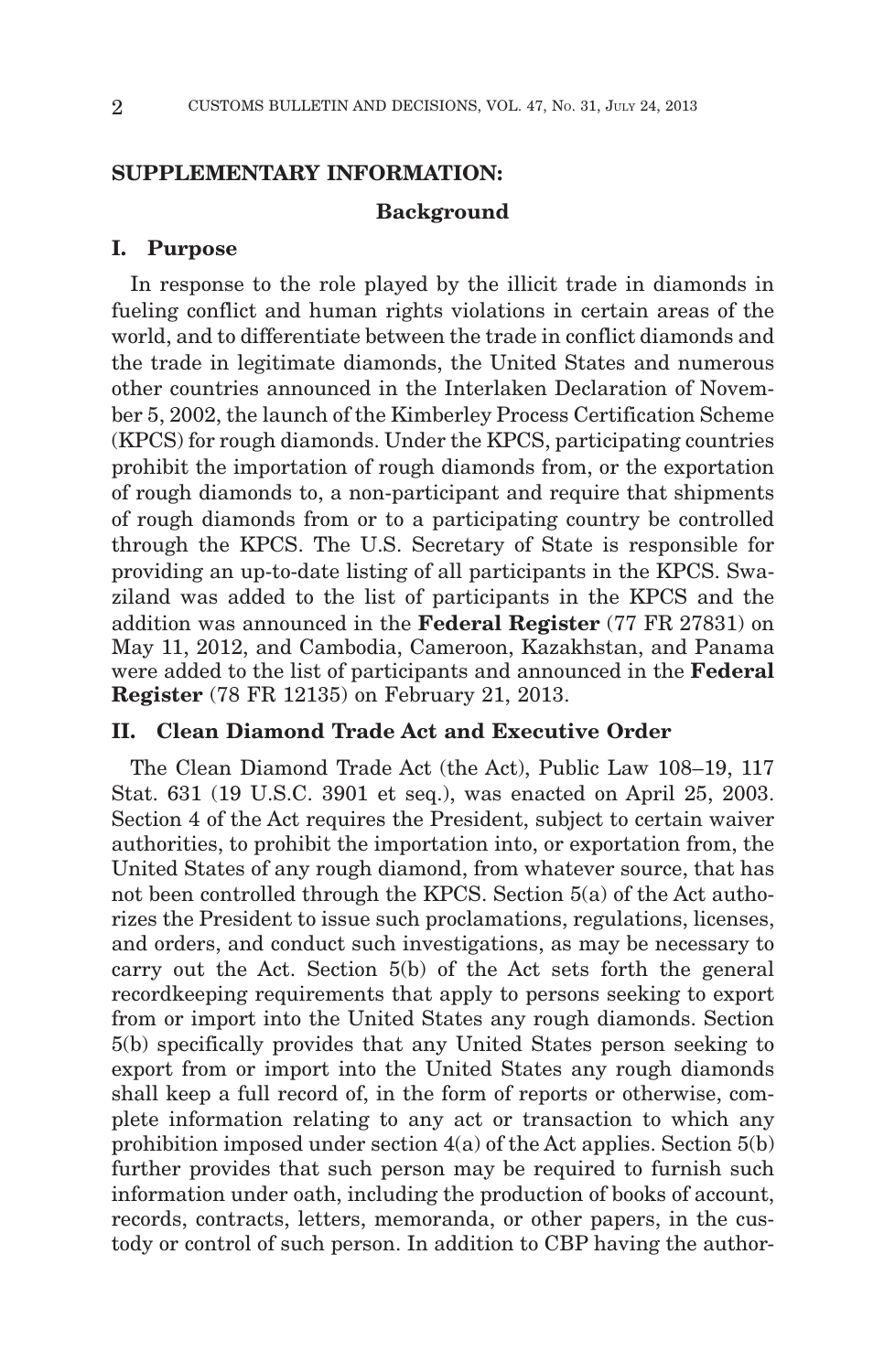ity to apply the customs laws to import violations of the Act, section 8 authorizes CBP and U.S. Immigration and Customs Enforcement (ICE), as appropriate, to assess penalties and enforce the export laws and regulations. *See also* 15 CFR 30.70. Therefore, pursuant to section 8, CBP may assess penalties for export recordkeeping violations. However, CBP notes that the penalties issued pursuant to section 19 U.S.C.  $1509(g)$  for failure to comply with 19 U.S.C.  $1509(a)(1)(A)$  do not apply to recordkeeping requirements for export documents.

On July 29, 2003, the President issued Executive Order 13312 (published in the **Federal Register** (68 FR 45151) on July 31, 2003) to implement the Act, effective for rough diamonds imported into, or exported from, the United States on or after July 30, 2003.

#### **III. Existing Regulations and Requirements**

CBP notes that persons importing into or exporting from the United States a shipment of rough diamonds must comply with the requirements of CBP, the Office of Foreign Assets Control (OFAC) of the Department of the Treasury (31 CFR part 592), and the U.S. Census Bureau (15 CFR part 30). Such persons should also be aware of any relevant Internet postings, guidance documents, or **Federal Register** notices issued by the U.S. Department of State. Also, it should be noted that ICE can take enforcement action on illegally imported and exported rough diamonds. *See* 19 U.S.C. 3907. Examples of the other government requirements are provided below. OFAC, acting pursuant to Executive Order 13312 and other authorities, published in the **Federal Register** (69 FR 56936) the Rough Diamonds Control Regulations (RDCR) (31 CFR part 592) on September 23, 2004. To be controlled through the KPCS, the RDCR require that all shipments of rough diamonds imported into, or exported from, the United States must be accompanied by an original Kimberley Process Certificate. *See* 31 CFR 592.301(a)(1). The RDCR also require that all importers and exporters of rough diamonds file an annual report with the U.S. Department of State regarding their import and/or export activity and stockpile information. *See* 31 CFR 592.502.

The U.S. Census Bureau issued notices on December 12, 2005, and April 3, 2007, respectively entitled ''Notice of Request for Faxed Submission of Kimberley Process Certificates'' and ''Revised Notice of Request for Faxed Submission of Kimberley Process Certificates,'' requiring importers, brokers, and parties involved in the export of rough diamonds to immediately fax their Kimberley Process Certificates (including voided certificates) to the U.S. Census Bureau upon clearance of their shipments into the commerce of the United States by CBP or upon export of their shipments from the United States, as applicable.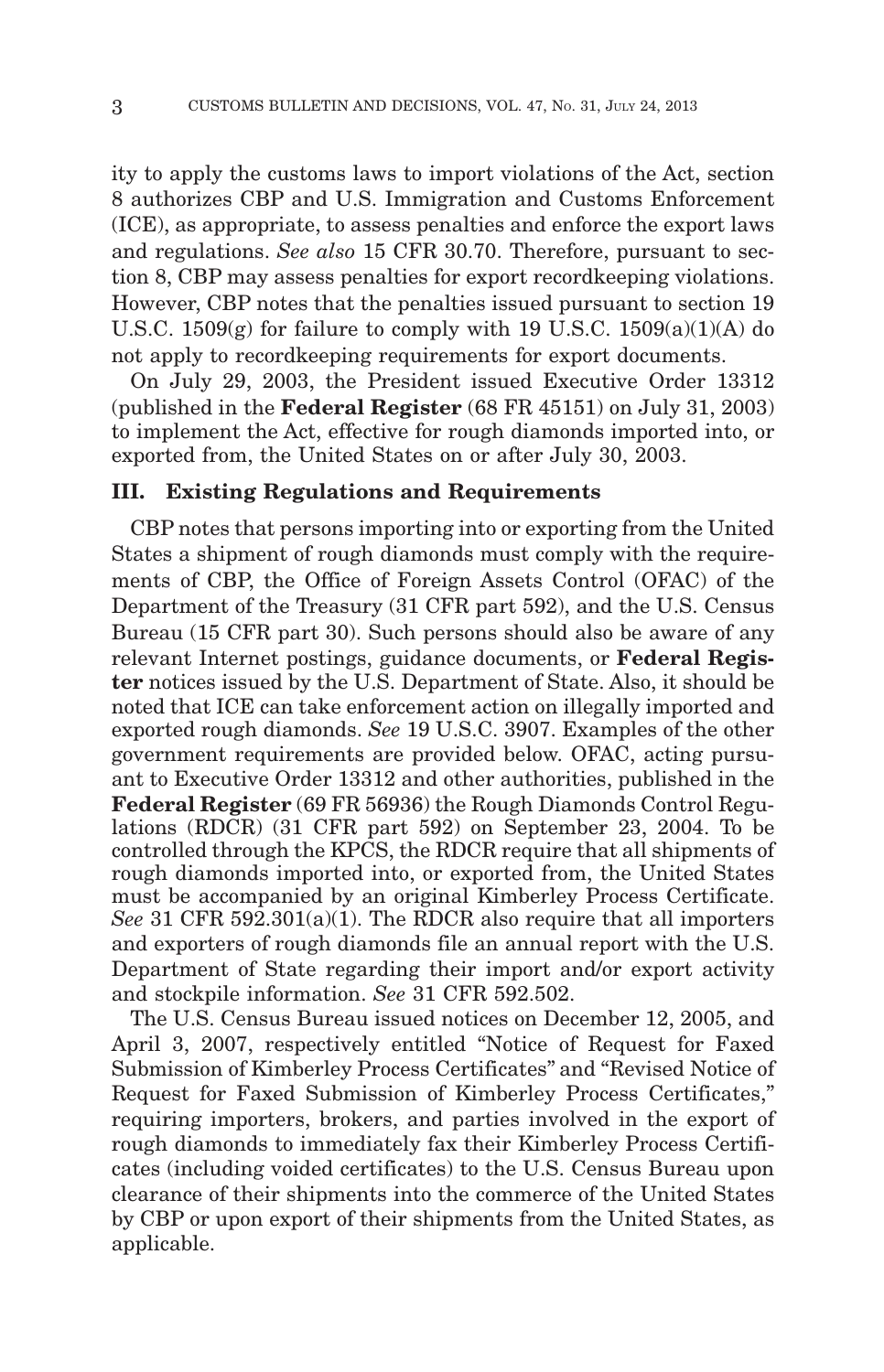On August 15, 2012, CBP published a proposed rule in the **Federal Register** (77 FR 48918) proposing to amend title 19 of the Code of Federal Regulations (19 CFR) to restate pertinent provisions of the RDCR issued by OFAC. The document also proposed to make amendments to clarify that any U.S. person exporting from or importing into the United States a shipment of rough diamonds must retain for a period of at least five years a copy of the Kimberley Process Certificate that currently must accompany such shipments and make the copy available for inspection when requested by CBP. CBP solicited public comments on the proposed rule.

## **Discussion of Comments**

Two commenters responded to the solicitation of public comments in the proposed rule. The comments are discussed below.

## *Comment:*

One commenter applauded the purpose of the Clean Diamond Trade Act but stated that it has not been effective in helping people determine whether they are purchasing ''blood'' diamonds.

#### *CBP Response:*

The Clean Diamond Trade Act implements the Kimberley Process Certification Scheme (KPCS) for rough diamonds. The KPCS is a process, based on international cooperation and on the commitment of the entire supply chain, to prevent the importation, or exportation, of conflict diamonds. One purpose of this rulemaking is to make the Clean Diamond Trade Act as effective as possible.

#### *Comment:*

One commenter questioned the necessity of this proposed rule given the existing U.S. Census Bureau regulations (15 CFR part 30) and the OFAC regulations (31 CFR part 592) on rough diamonds, section 161.2 of the CBP regulations (19 CFR 161.2), the Clean Diamond Trade Act (19 U.S.C. 3901 et seq.), section 127.4 of the U.S. Department of State regulations (22 CFR 127.4), and section 758.7 of the U.S. Export Administration regulations (15 CFR 758.7). The commenter also noted two CBP rulings and asserted that through these rulings, CBP is instructing the public to mount rough diamonds to escape regulatory controls. Finally, the commenter requested information on the amount of time and money that was spent to develop the proposed rulemaking.

## *CBP Response:*

While some of the proposed amendments restate the pertinent provisions of the RDCR and cross-reference other agency regulations related to rough diamonds (e.g., 15 CFR part 30), CBP has made substantive changes to its regulations through the other proposed amendments. For example, the proposed amendments clarify that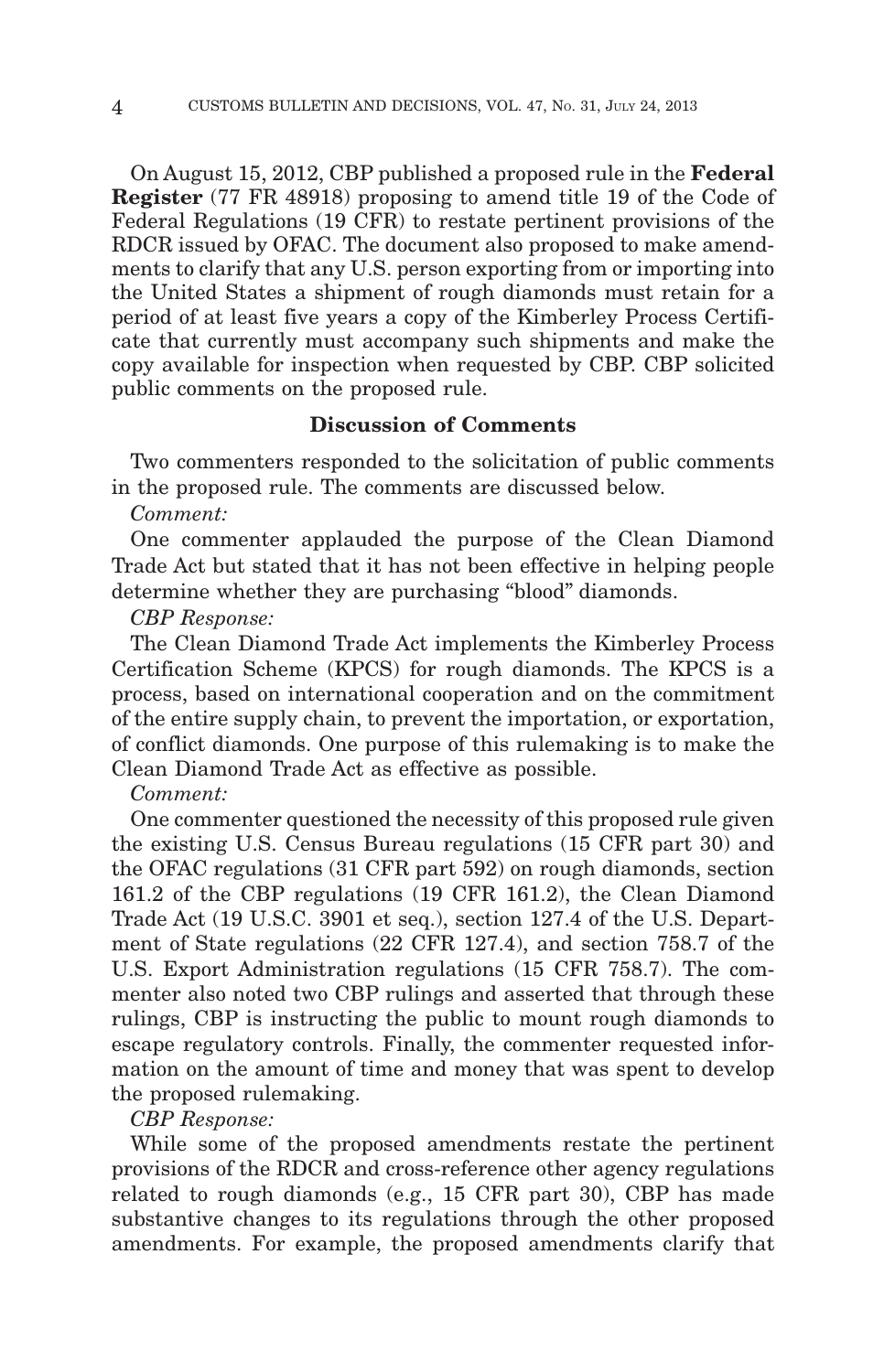any U.S. person exporting from or importing into the United States a shipment of rough diamonds must retain for a period of at least five years a copy of the Kimberley Process Certificate that currently must accompany such shipments and make the copy available for inspection when requested by CBP. CBP also proposed to amend its current regulations to require formal entry for shipments of rough diamonds pursuant to the authority provided in 19 U.S.C. 1484 and  $1498(a)(1)(B)$ . The restatements of the other agency regulations and the cross-references are made for the convenience of the importing public who use the CBP regulations as a resource.

The particular existing regulations cited by the commenter do not affect the necessity of the amendments made in this document. Specifically, section 127.4 of title 22 of the CFR (22 CFR 127.4), is not directly related to the importation or exportation of rough diamonds as it relates to defense articles, technical data, or defense services; section 161.2 of title 19 of the CFR (19 CFR 161.2) states that CBP enforces the laws of some other government agencies and provides examples of those agencies; and the Department of Commerce regulation, section 758.7 of title 15 of the CFR (15 CFR 758.7), requires, in relevant part, that CBP take appropriate action to comply with the Export Administration Regulations.

CBP also disagrees with the commenter's description of CBP administrative rulings, New York Ruling Letter (NY) N018792 and Headquarters Ruling Letter (HQ) H173035. CBP notes that HQ H173035 modified NY N018792 and notification of the modification was published in the *Customs Bulletin,* Vol. 46, No. 46, on November 7, 2012 after a notice of the proposed action was published in the *Customs Bulletin,* Vol. 46, No. 13, on March 21, 2012. In its modified ruling, CBP clarified that jewelry set with tumbled diamonds imported from Zambia are not rough diamonds and therefore are not subject to the KPCS and are not prohibited from importation under the U.S. Clean Diamond Trade Act (19 U.S.C. 3901); however, CBP noted that loose tumbled diamonds from Zambia are not admissible into the United States because tumbled diamonds are considered rough and Zambia is not a member of the KPCS. Please note that rulings are binding on the ruling requester and are tailored to the specific facts and circumstances of the particular case at issue.

## **Conclusion**

After review of the comments and further consideration, CBP has decided to adopt as final the proposed rule published in the **Federal Register** (77 FR 48918) on August 15, 2012.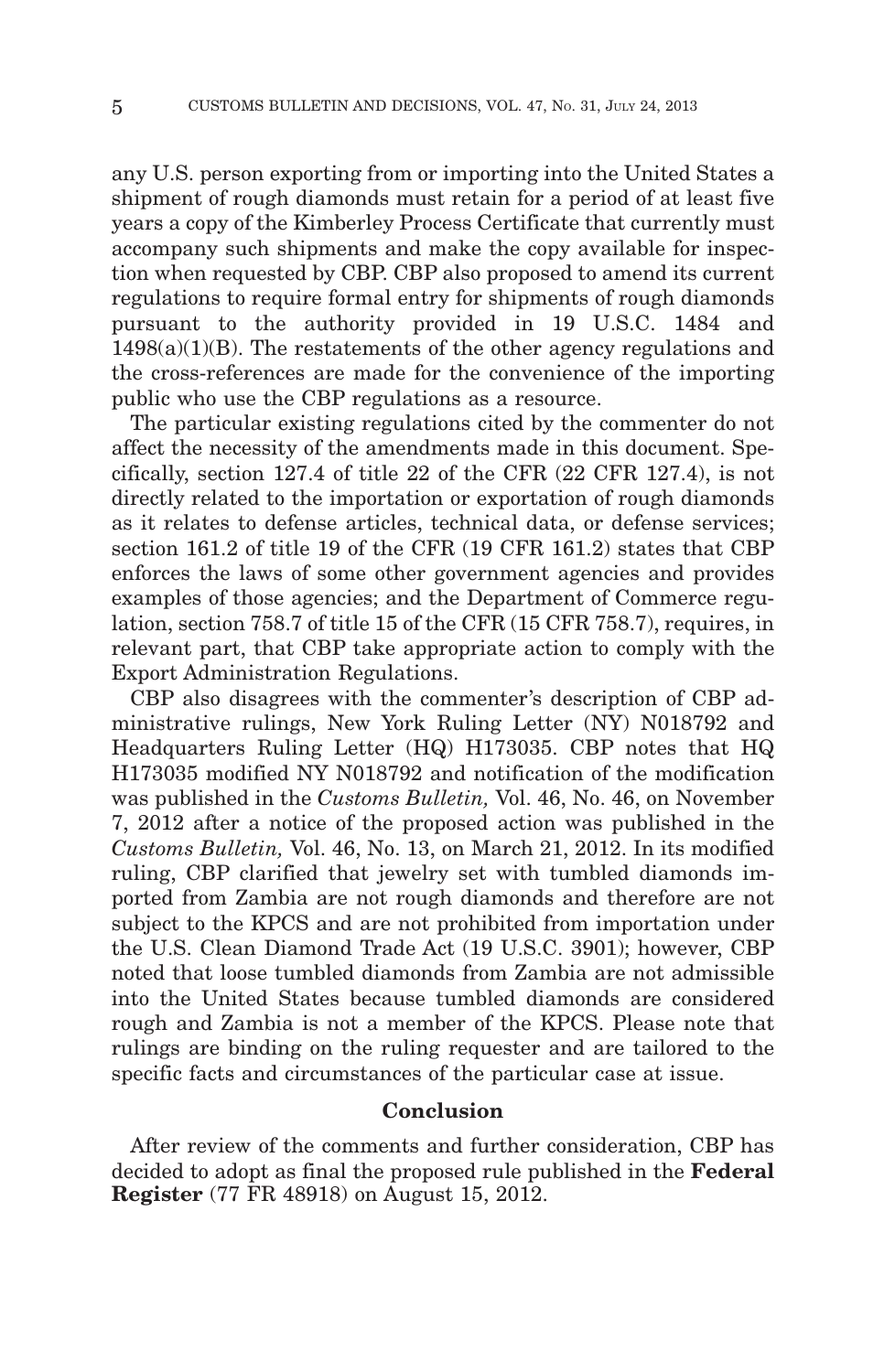#### **Executive Order 12866 and 13563**

Executive Orders 12866 and 13563 direct agencies to assess the costs and benefits of available regulatory alternatives and, if regulation is necessary, to select regulatory approaches that maximize net benefits (including potential economic, environmental, public health and safety effects, distributive impacts, and equity). Executive Order 13563 emphasizes the importance of quantifying both costs and benefits, of reducing costs, of harmonizing rules, and of promoting flexibility. This rule is not a ''significant regulatory action,'' under section 3(f) of Executive Order 12866. Accordingly, OMB has not reviewed this regulation.

This rule increases CBP's ability to verify whether importations or exportations of rough diamonds are in compliance with the KPCS. OFAC published the RDCR requiring the ultimate consignee to retain the original of the Kimberley Process Certificate. The amendments clarify that any U.S. person exporting from or importing into the United States a shipment of rough diamonds must retain a copy of the Kimberley Process Certificate for a period of five years and make this copy available for inspection at the request of CBP or face penalties pursuant to 19 U.S.C. 1509 or 3907. CBP believes the costs of retaining a copy of the Kimberley Process Certificate for five years and producing the copy to CBP upon request to be negligible.

#### **Regulatory Flexibility Act**

This section examines the impact of the rule on small entities as required by the Regulatory Flexibility Act (5 U.S.C. 601 et seq.), as amended by the Small Business Regulatory Enforcement and Fairness Act of 1996. A small entity may be a small business (defined as any independently owned and operated business not dominant in its field that qualifies as a small business per the Small Business Act); a small not-for-profit organization; or a small governmental jurisdiction (locality with fewer than 50,000 people).

CBP has considered the impact of this rule on small entities. As discussed in the NPRM, this rule clarifies that any U.S. person exporting from or importing into the United States a shipment of rough diamonds must retain a copy of the Kimberley Process Certificate for a period of five years and make this copy available for inspection at the request of CBP or face penalties, that may be greater than \$500 (in 1980 dollars), pursuant to 19 U.S.C. 1509 or 3907. CBP believes the costs of retaining a copy of the Kimberley Process Certificate for five years and providing the copy to CBP upon request to be negligible. Additionally, as discussed in the NPRM, CBP subject matter experts do not believe this rule will increase noncom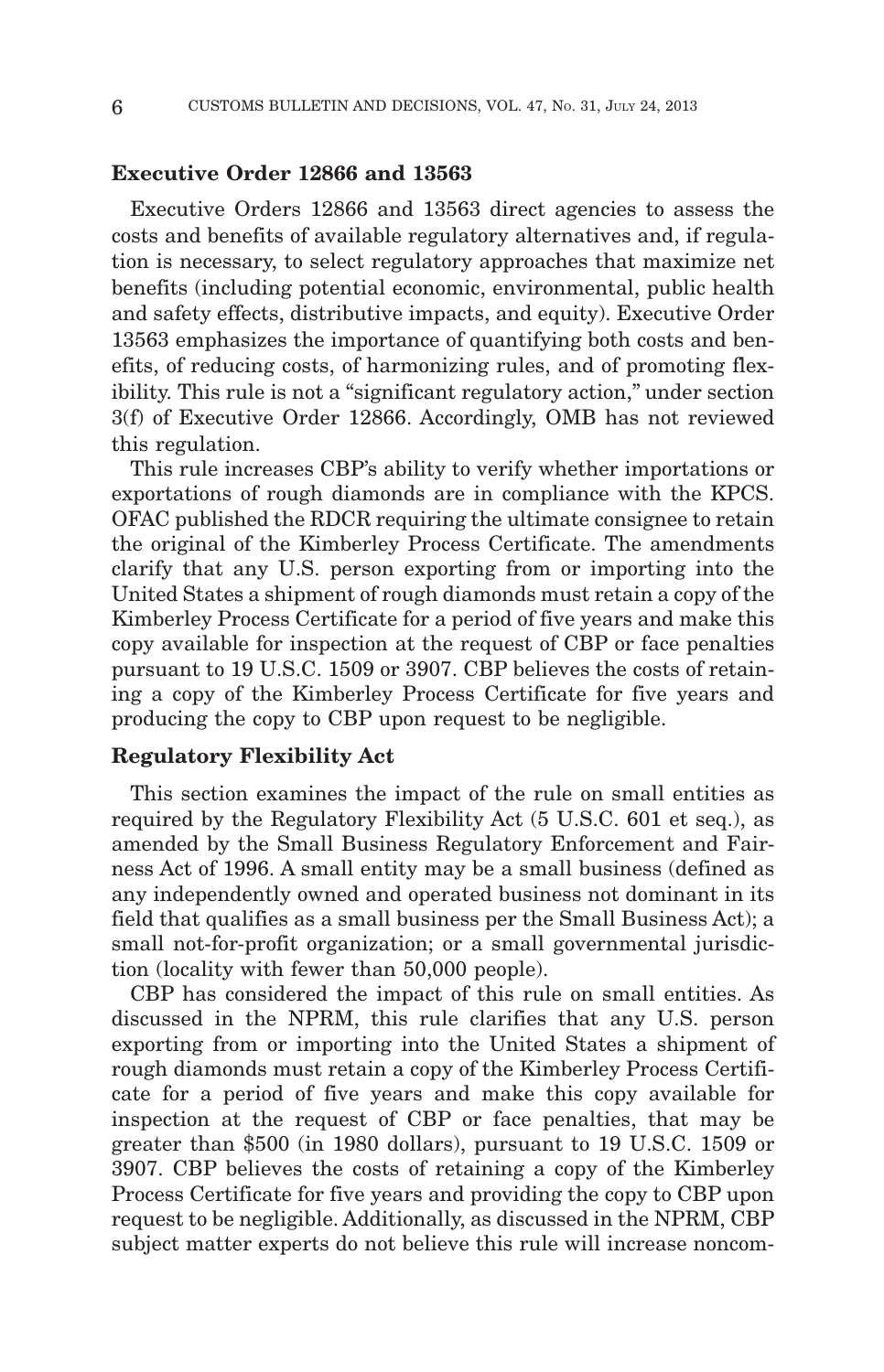pliance with the KPCS for small entities. During the comment period of the NPRM, CBP did not receive any comments that would amend these conclusions. Thus, CBP certifies that this rule will not have a significant impact on a substantial number of small entities.

## **Paperwork Reduction Act**

Under the Paperwork Reduction Act, an agency may not conduct or sponsor, and an individual is not required to respond to, a collection of information unless it displays a valid OMB control number. The collections of information contained in these regulations are provided for by OMB control number 1505–0198, to cover the requirements concerning CBP Form 7501, and by OMB control number 1651–0076, to cover the recordkeeping requirement.

## **Signing Authority**

This document is being issued in accordance with  $\S 0.1(a)(1)$  of the CBP Regulations  $(19 \text{ CFR } 0.1(a)(1))$  pertaining to the authority of the Secretary of the Treasury (or his/her delegate) to approve regulations related to certain customs revenue functions.

## **List of Subjects**

## *19 CFR Part 12*

Customs duties and inspection, Economic sanctions, Entry of merchandise, Foreign assets control, Exports, Imports, Prohibited merchandise, Reporting and recordkeeping requirements, Restricted merchandise, Sanctions.

## *19 CFR Part 163*

Administrative practice and procedure, Customs duties and inspection, Exports, Imports, Penalties, Reporting and recordkeeping requirements.

## *19 CFR Part 178*

Administrative practice and procedure, Imports, Reporting and recordkeeping requirement.

## **Amendments to the CPB Regulations**

For the reasons set forth above, parts 12, 163, and 178 of title 19 of the Code of Federal Regulations (19 CFR parts 12, 163, and 178) are amended as set forth below.

## **PART 12—SPECIAL CLASSES OF MERCHANDISE**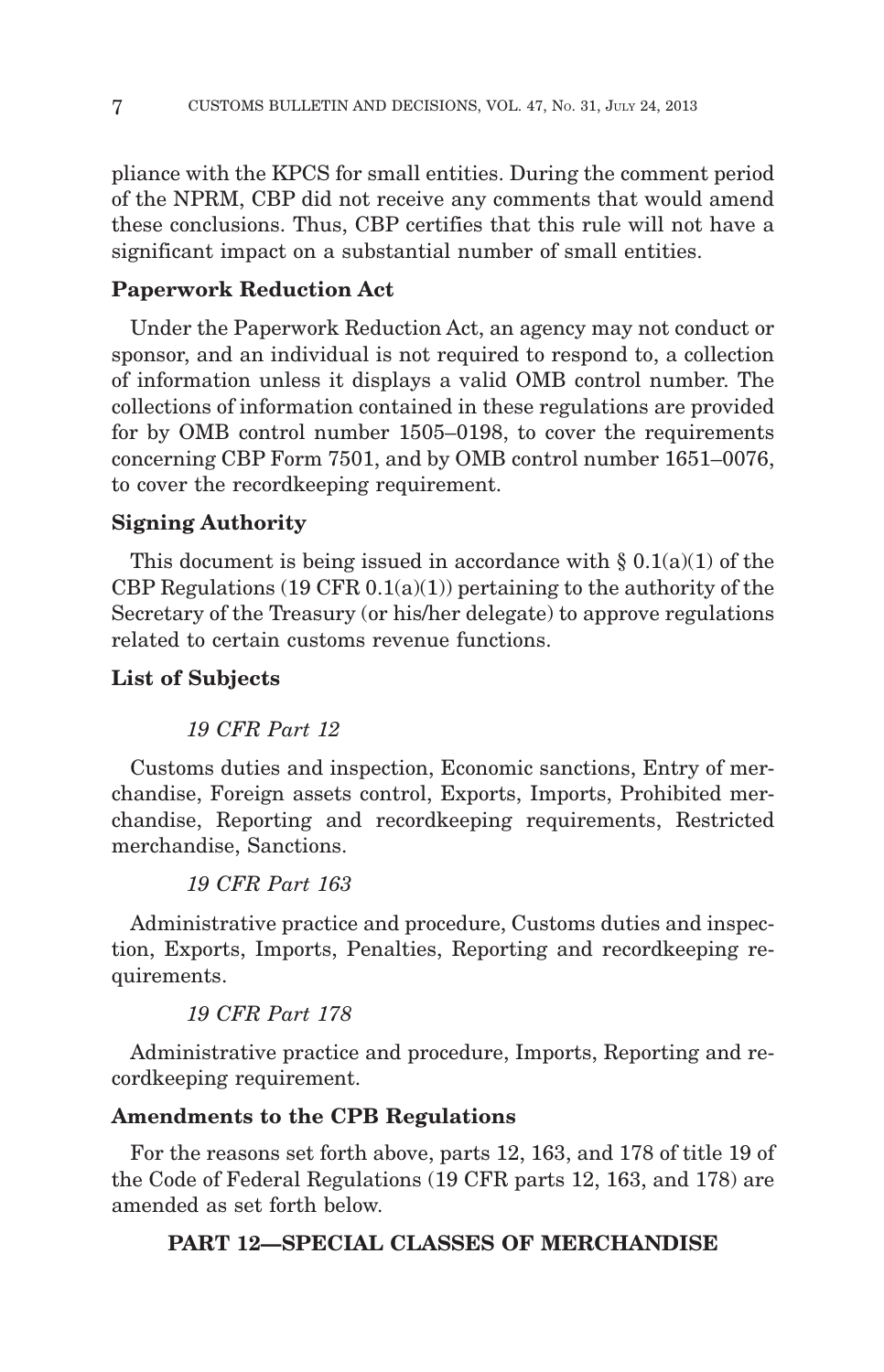■ 1. The general authority citation for part 12, CBP regulations, continues, and a new specific authority citation for § 12.152 is added, to read as follows:

**Authority:** 5 U.S.C. 301; 19 U.S.C. 66, 1202 (General Note 3(i), Harmonized Tariff Schedule of the United States (HTSUS)), 1624.

\*\*\*\*\*

Section 12.152 also issued under 19 U.S.C. 1484, 1498; the Clean Diamond Trade Act (Pub. L. 108–19, 117 Stat. 631 (19 U.S.C. 3901 et seq.)); Executive Order 13312 dated July 29, 2003.

2. Section 12.152 is added to read as follows:

## **§ 12.152 Prohibitions and conditions on the importation and exportation of rough diamonds.**

(a) *General.* The Clean Diamond Trade Act (Pub. L. 108–19) requires the President, subject to certain waiver authorities, to prohibit the importation into, or exportation from, the United States, of any rough diamond, from whatever source, that has not been controlled through the Kimberley Process Certification Scheme. By Executive Order 13312 dated July 29, 2003, published in the **Federal Register** (68 FR 45151) on July 31, 2003, the President implemented the Clean Diamond Trade Act, effective for rough diamonds imported into, or exported from, the United States on or after July 30, 2003. Pursuant to Executive Order 13312 and other authorities, the Office of Foreign Assets Control (OFAC), Department of the Treasury, promulgated the Rough Diamonds Control Regulations (see 31 CFR part 592). Any persons importing into or exporting from the United States a shipment of rough diamonds must comply with the requirements of CBP, OFAC, and the U.S. Census Bureau (15 CFR part 30).

(b) *Definitions.* For purposes of this section, the following definitions apply:

(1) *Controlled through the Kimberley Process Certification Scheme.* ''Controlled through the Kimberley Process Certification Scheme'' means meeting the requirements set forth in 31 CFR 592.301;

(2) *Kimberley Process Certificate.* ''Kimberley Process Certificate'' means a forgery resistant document that meets the minimum requirements listed in Annex I of the Kimberley Process Certification Scheme, as well as the requirements listed in 31 CFR 592.307;

(3) *Rough diamond.* ''Rough diamond'' means any diamond that is unworked or simply sawn, cleaved, or bruted and classifiable under subheading 7102.10, 7102.21, or 7102.31 of the Harmonized Tariff Schedule of the United States;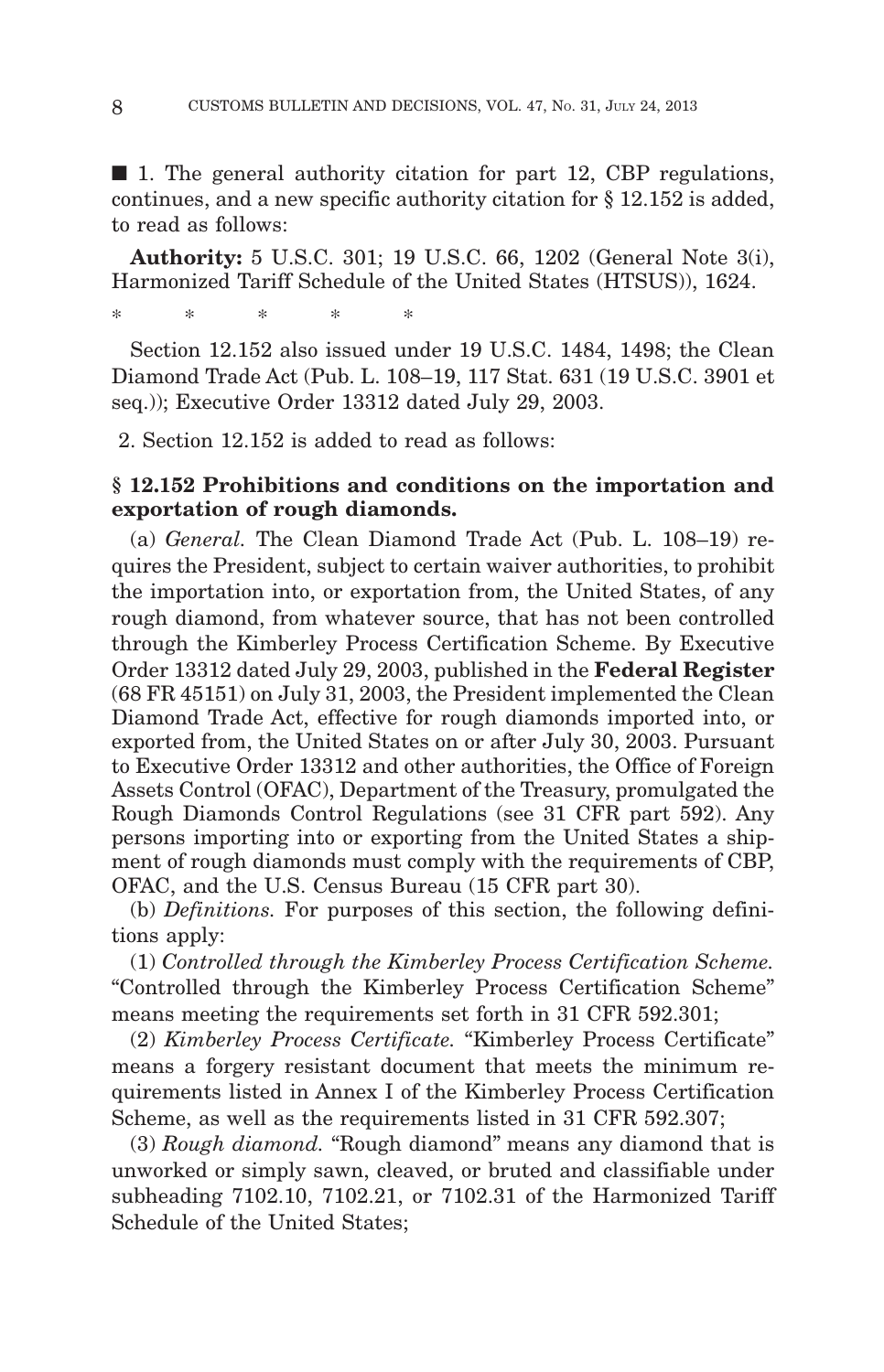(4) *United States.* ''United States'', when used in the geographic sense, means the several states, the District of Columbia, and any commonwealth, territory, or possession of the United States; and

(5) *United States person.* "United States person" means:

(i) Any United States citizen or any alien admitted for permanent residence into the United States;

(ii) Any entity organized under the laws of the United States or any jurisdiction within the United States (including its foreign branches); and

(iii) Any person in the United States.

(c) *Original Kimberley Process Certificate.* A shipment of rough diamonds imported into, or exported from, the United States must be accompanied by an original Kimberley Process Certificate.

(d) *Formal Entry Required.* Formal entry is required when importing a shipment of rough diamonds. Formal entry procedures are prescribed in part 142 of this chapter.

(e) *Report of Kimberley Process Certificate Unique Identifying Number.* Customs brokers, importers, and filers making entry of a shipment of rough diamonds must either submit through CBP's Automated Broker Interface (ABI) system the unique identifying number of the Kimberley Process Certificate accompanying the shipment or, for non-ABI entries, indicate the certificate number on the CBP Form 7501, Entry Summary, on each applicable line item.

(f) *Maintenance of Kimberley Process Certificate* —(1) *Ultimate consignee.* The ultimate consignee identified on the CBP Form 7501, Entry Summary, or its electronic equivalent filed with CBP in connection with an importation of rough diamonds must retain the original Kimberley Process Certificate for a period of at least five years from the date of importation and must make the certificate available for examination at the request of CBP.

(2) *Importer.* The U.S. person that imports into the United States a shipment of rough diamonds must retain a copy of the Kimberley Process Certificate accompanying the shipment for a period of at least five years from the date of importation and must make the copy available for examination at the request of CBP.

(3) *Exporter.* The U.S. person that exports from the United States a shipment of rough diamonds must retain a copy of the Kimberley Process Certificate accompanying the shipment for a period of at least five years from the date of exportation and must make the copy available for examination at the request of CBP.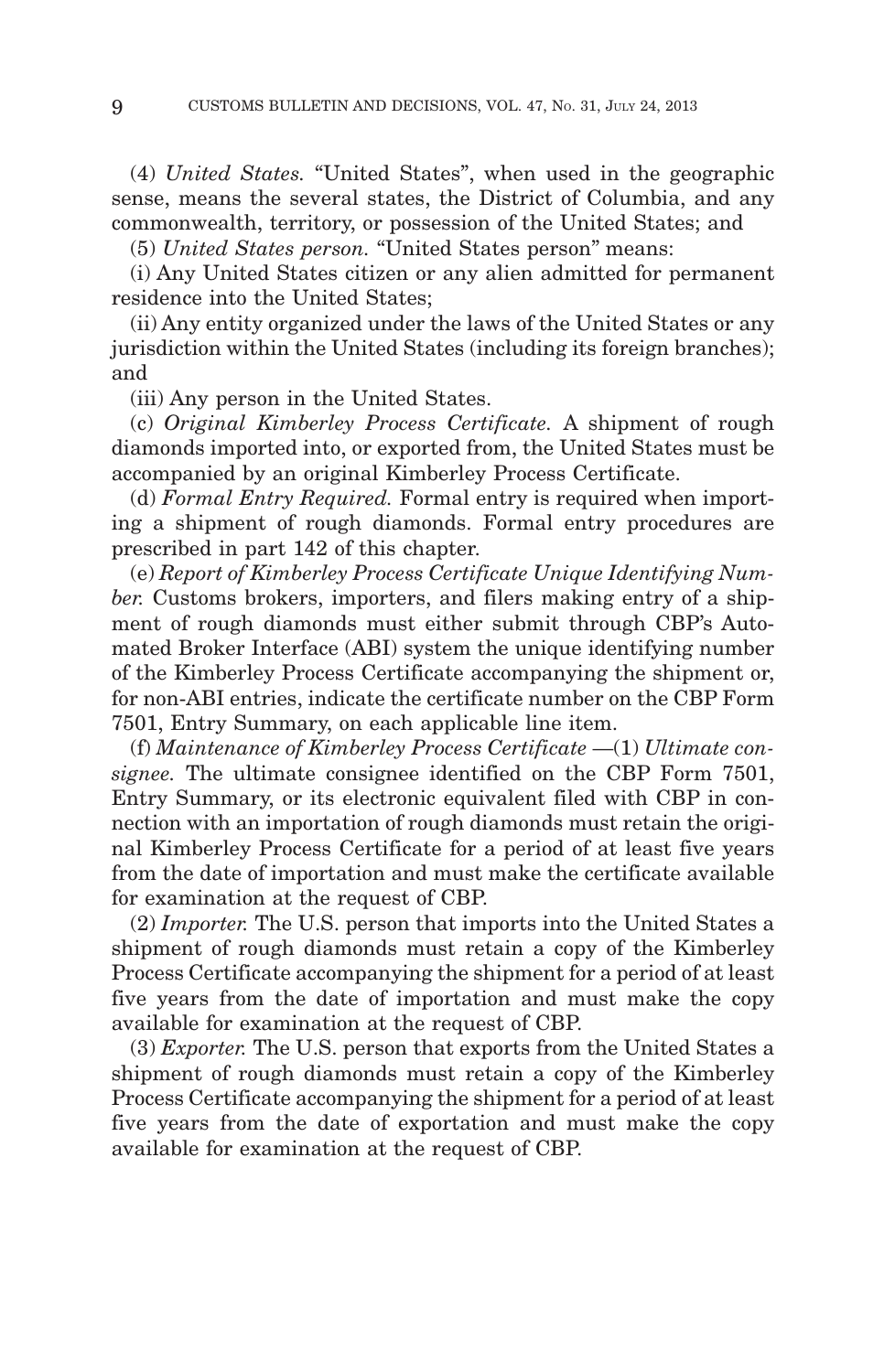## **PART 163—RECORDKEEPING**

■ 3. The specific authority citation for part 163 is revised and the general authority citation continues to read as follows:

**Authority:** 5 U.S.C. 301; 19 U.S.C. 66, 1484, 1508, 1509, 1510, 1624.

\*\*\*\*\*

Section 163.2 also issued under 19 U.S.C. 3904, 3907.

\*\*\*\*\*\*

 $\blacksquare$  4. In § 163.2, paragraph (c) is revised to read as follows:

\*\*\*\*\*

## **§ 163.2 Persons required to maintain records.**

\*\*\*\*\*

(c) *Recordkeeping required for certain exporters* —(1) *NAFTA.* Any person who exports goods to Canada or Mexico for which a Certificate of Origin was completed and signed pursuant to the North American Free Trade Agreement must also maintain records in accordance with part 181 of this chapter.

(2) *Kimberley Process Certification Scheme.* Any U.S. person (see definition in  $\S$  12.152(b)(5)) who exports from the United States any rough diamonds must retain a copy of the Kimberley Process Certificate accompanying each shipment for a period of at least five years from the date of exportation. *See* 19 CFR 12.152(f)(3). Any U.S. person who exports from the United States any rough diamonds and does not keep records in this time frame may be subject to penalties under 19 U.S.C. 3907.

■ 5. The Appendix to part 163 is amended by adding a new listing under section IV in numerical order to read as follows:

## **Appendix to Part 163—Interim (a)(1)(A) List**

\*\*\*\*\* IV  $*$   $*$ 

## **§ 12.152 Kimberley Process Certificate for rough diamonds.**

\*\*\*\*\*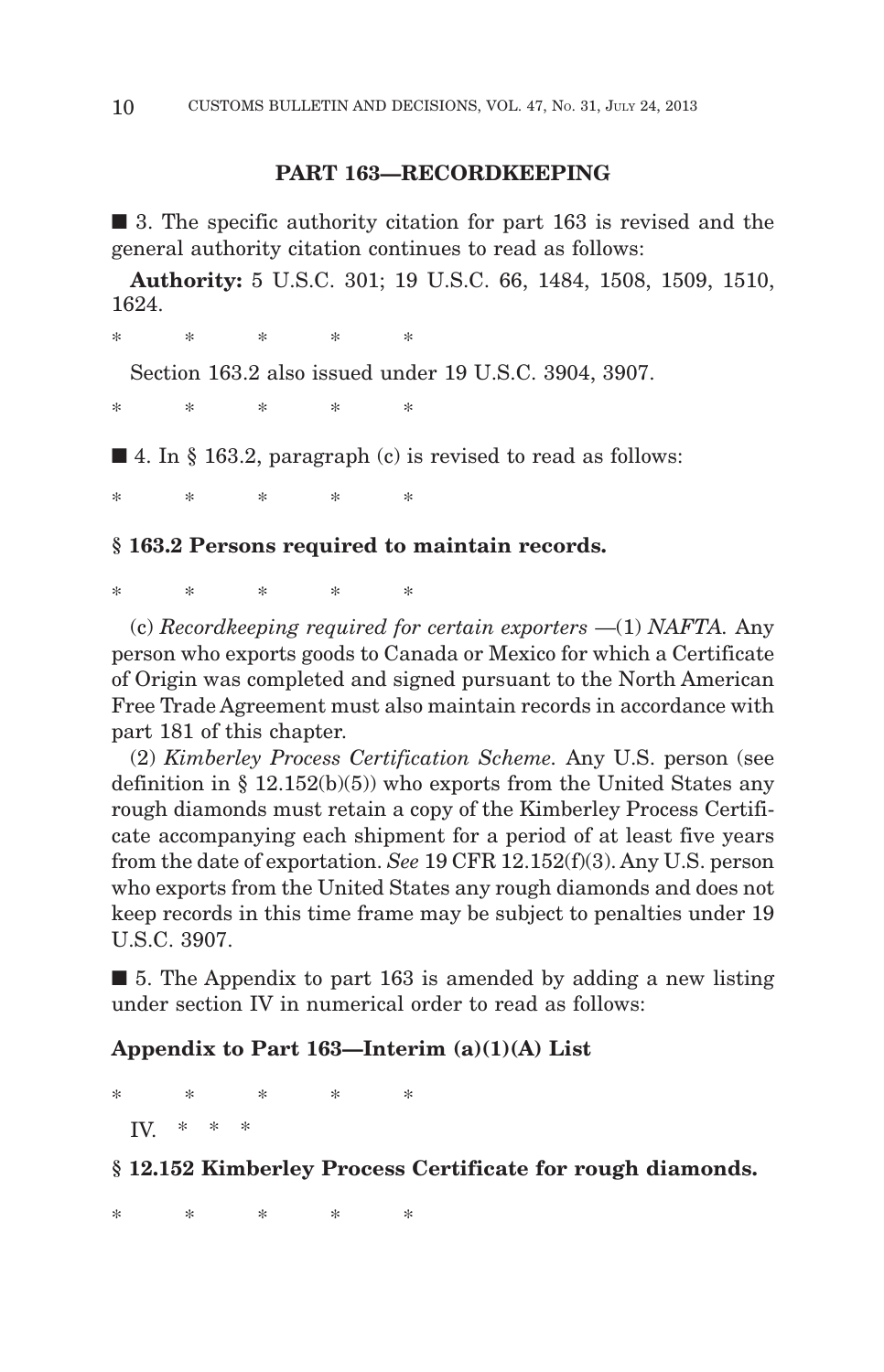## **PART 178—APPROVAL OF INFORMATION COLLECTION REQUIREMENTS**

■ 6. The authority citation for part 178 continues to read as follows: **Authority** : 5 U.S.C. 301; 19 U.S.C. 1624, 44 U.S.C. 3501 et seq.

■ 7. Section 178.2 is amended by adding a new listing to the table in numerical order to read as follows:

## **§ 178.2 Listing of OMB control numbers.**

|     | 19 CFR Section |    |        | Description                                                                           | OMB Control No.                |
|-----|----------------|----|--------|---------------------------------------------------------------------------------------|--------------------------------|
| $*$ | *              | 一家 | $\ast$ | *                                                                                     |                                |
|     | \$12.152       |    |        | Certificate and record- keeping re-<br>quirements for the entry of rough<br>diamonds. | $1505 - 0198$ and<br>1651-0076 |
|     | *              | *  | *      | *                                                                                     |                                |

THOMAS S. WINKOWSKI, *Deputy Commissioner, Performing the duties of the Commissioner of U.S., Customs and Border Protection.*

Dated: June 28, 2013.

TIMOTHY E. SKUD. *Deputy Assistant Secretary of the Treasury.* TIME<br>
puty Assistant<br>
ral Register, July<br>
NAME OF TIME

[Published in the Federal Register, July 8, 2013 (78 FR 40627)]

**DEPARTMENT OF THE TREASURY 19 CFR Part 12**

**CBP Dec. 13–12**

## **RIN 1515–AD82**

## **INADMISSIBILITY OF CONSUMER PRODUCTS AND INDUSTRIAL EQUIPMENT NONCOMPLIANT WITH APPLICABLE ENERGY CONSERVATION OR LABELING STANDARDS**

**AGENCY:** U.S. Customs and Border Protection, Department of Homeland Security; Department of the Treasury.

**ACTION:** Final rule.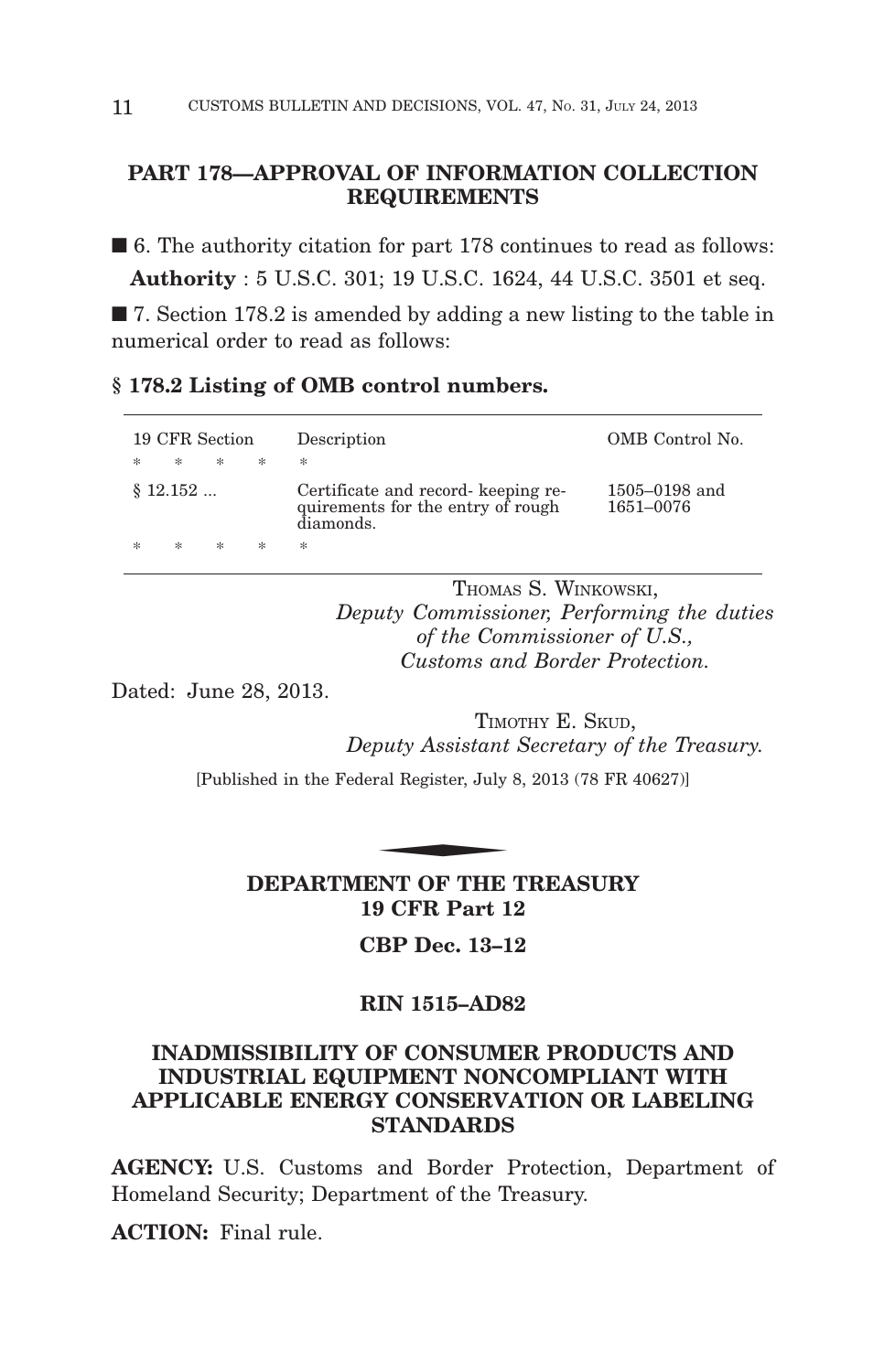**SUMMARY:** This document adopts as a final rule, with changes, proposed amendments to the U.S. Customs and Border Protection (CBP) regulations that provide that CBP will refuse admission into the customs territory of the United States to consumer products and industrial equipment found to be noncompliant with energy conservation and labeling standards pursuant to the Energy Policy and Conservation Act of 1975 (EPCA) and its implementing regulations. The final rule further provides that, upon written or electronic notice from the Department of Energy (DOE) or the Federal Trade Commission (FTC), CBP may conditionally release under bond to the importer such noncompliant products or equipment for purposes of reconditioning, re-labeling, or other action so as to bring the subject product or equipment into compliance. This regulation implements the mandate of the EPCA, as amended.

**DATES:** Effective August 5, 2013.

**FOR FURTHER INFORMATION CONTACT:** Virginia H. McPherson, Trade Processes, Trade Policy and Programs, Office of International Trade, (202) 863–6563; William R. Scopa, Partner Government Agencies, Office of International Trade, (202) 863–6544.

## **SUPPLEMENTARY INFORMATION:**

#### **Background**

Title III, Part B of the Energy Policy and Conservation Act of 1975 (EPCA), Public Law 94–163 (42 U.S.C. 6291–6309), as amended, established the Energy Conservation Program for Consumer Products Other Than Automobiles, a program covering most major household appliances. Similarly, Title III, Part C of the EPCA, (42 U.S.C. 6311–6317) as amended, added by Public Law 95–619, Title IV, section 441(a), established the Energy Conservation Program for Certain Industrial Equipment, a program covering industrial equipment.

Section 6302(a) of title 42 of the United States Code (42 U.S.C.  $6302(a)$ , and its implementing regulations, prescribe the specific energy conservation and labeling standards applicable to manufacturers and, in some instances, private labelers, distributors, and retailers. Sections 6301 and 6316 of title 42 of the United States Code (42 U.S.C. 6301 and 6316) require the Secretary of the Treasury to issue regulations refusing admission into the customs territory of the United States to covered products or covered equipment offered for importation in violation of 42 U.S.C. 6302. The statute also provides the Secretary with the discretion to authorize the importation of covered products or covered industrial equipment under terms and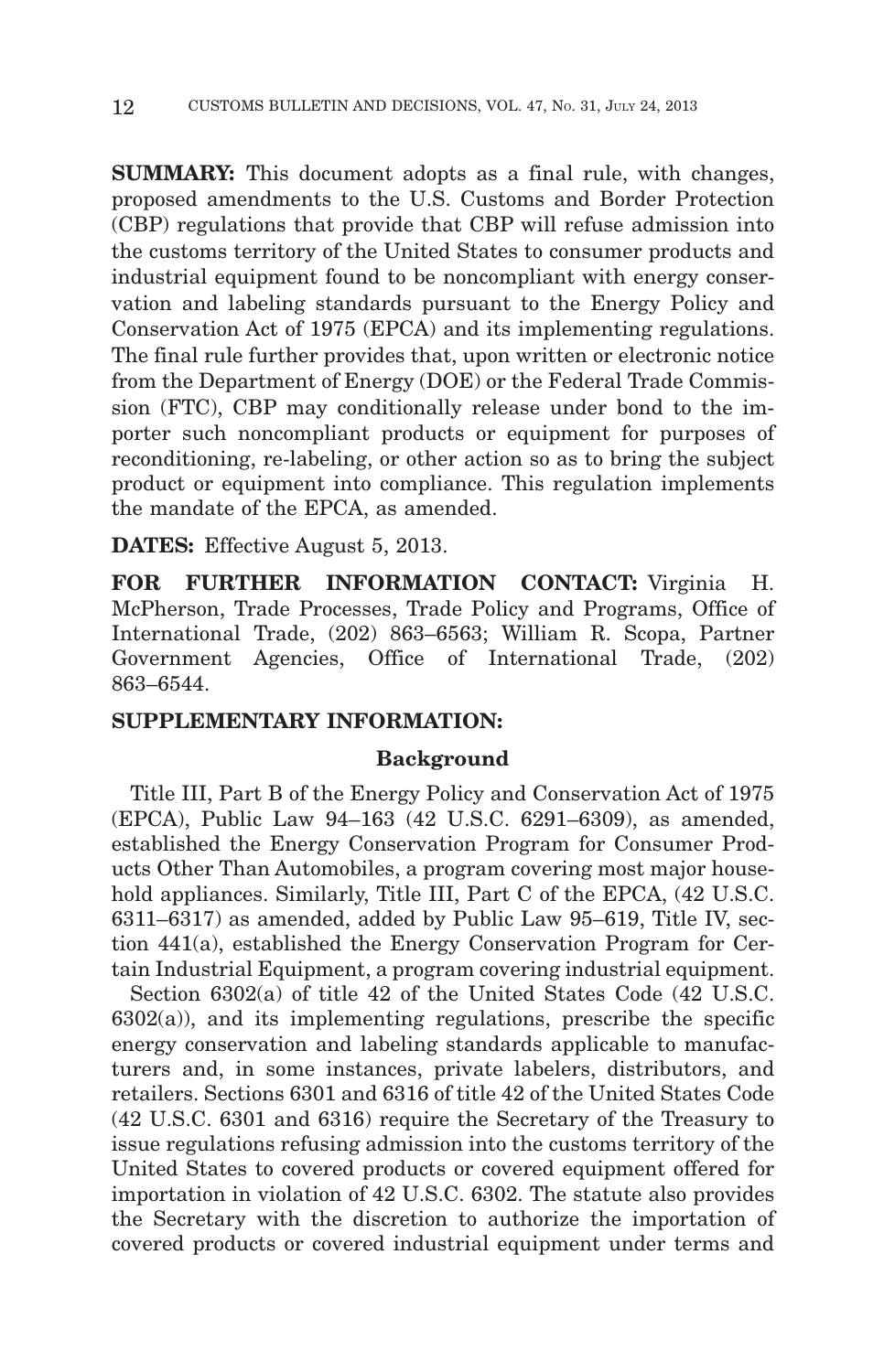conditions (including the furnishing of a bond) that ensure that the merchandise will not violate 42 U.S.C. 6302.

On March 26, 2012, U.S. Customs and Border Protection (CBP) published in the **Federal Register** (77 FR 17364) a proposal to amend part 12 of title 19 of the Code of Federal Regulations (19 CFR Part 12) by adding a new § 12.50, which provides that CBP will refuse admission into the customs territory of the United States to imports of products or equipment covered by the EPCA and its implementing regulations, for which CBP has received a written determination of noncompliance with 42 U.S.C. 6302 from the Department of Energy (DOE) or the Federal Trade Commission (FTC), as applicable.

This proposed regulation's goal was to implement the mandate of the EPCA to refuse admission into the United States of certain consumer products and industrial equipment that do not meet applicable labeling or energy conservation requirements.

Proposed § 12.50 was drafted to be consistent with § 429.5(b) of title 10 of the Code of Federal Regulations (10 CFR 429.5(b)), which is a DOE regulation that further notifies the importing public that any covered product or equipment offered for importation that does not meet the applicable energy conservation standards set forth in 42 U.S.C. 6291–6317 will be refused admission into the customs territory of the United States under CBP issued regulations.

CBP solicited comments on the proposed rulemaking.

## **Discussion of Comments**

Eight commenters responded to the solicitation of public comment. A description of the comments received, together with CBP's analyses, is set forth below.

*Comment:*

One commenter recommends that

U.S. government agencies provide training to importers on purchasing goods and industrial equipment that meet relevant applicable energy conservation and labeling admissibility standards.

*CBP Response:*

CBP agrees that importers should be aware of the EPCA requirements applicable to their respective products and equipment and exercise reasonable care in the importation thereof. While it is not within CBP's purview to provide such training, we note that there is extensive information on EPCA requirements at the Department of Energy Web site *http://www1.eere.energy.gov/buildings/ appliance\_standards*. DOE has provided training regarding DOE's appliance standards regulatory program to groups of manufacturers through manufacturing trade associations and will provide training upon request. Trade groups may request EPCA compliance training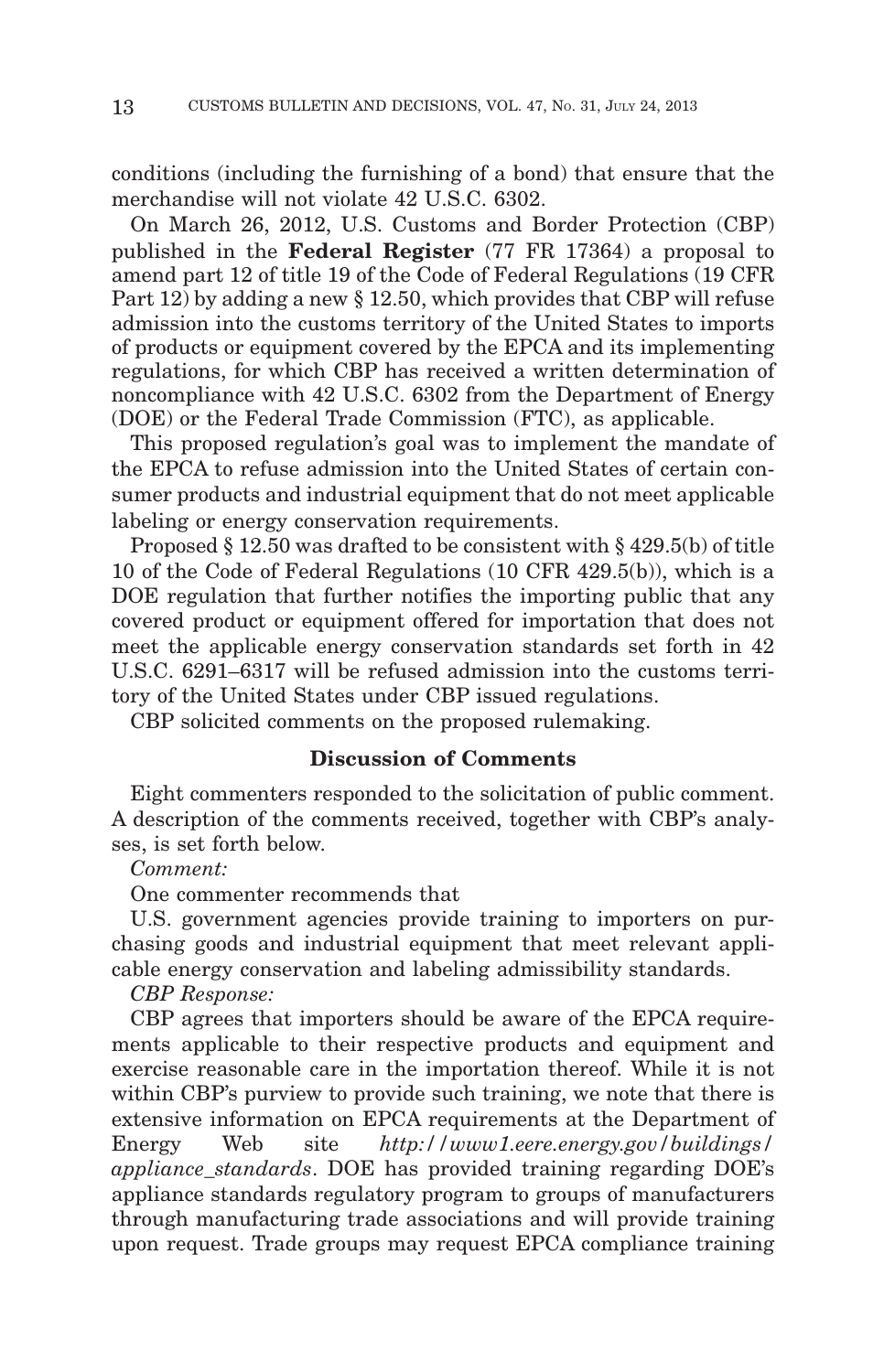## by contacting DOE at *energyefficiency enforcement@hq.doe.gov. Comment:*

Two commenters are of the view that the 30-day conditional release period is not long enough for an importer to bring non-compliant merchandise into compliance with 42 U.S.C. 6302 and its implementing regulations.

#### *CBP Response:*

Non-compliant covered products and equipment that DOE or FTC deems to be in violation of 42 U.S.C. 6302 will be refused admission, unless DOE or FTC recommends release to the importer's premises to bring such products and equipment into compliance in which case CBP may conditionally release such products for such purpose. 77 FR 17365. In addition, as noted in § 12.50(d), conditionally released covered imports are subject to the jurisdiction of DOE and/or FTC. Paragraph  $(d)(2)$  of this section provides that the conditional release period may be extended if CBP receives, within the initial 30-day conditional release period or any subsequent authorized extension thereof, a written or electronic recommendation from DOE or FTC stating the reason for a further extension and the anticipated length of the extension.

## *Comment:*

One commenter expresses concern that administering the proposed rule would be overly burdensome on CBP and detract from the agency's other responsibilities under its mission.

*CBP's Response:*

As part of CBP's mission, CBP assists other government agencies in enforcing their regulatory requirements on imports and exports. CBP's administrative obligations under the rule will not cause an undue burden on CBP's resources or importers, in part because CBP will have access to substantive advice provided by DOE or FTC.

## *Comment:*

One commenter is of the view that the proposed rule fails to comply with the statutory requirement to ensure that non-compliant covered products and equipment are refused admission into the customs territory of the United States, noting that section 331 of the EPCA requires implementation of an affirmative program to ensure at the time that a covered product or equipment is proposed for importation that the goods meet the applicable efficiency standards and labeling requirements. Specifically, the commenter views the proposed rule as arbitrary and capricious because it evades CBP's nondiscretionary statutory responsibility to refuse admission to noncompliant products or equipment by relying on DOE and FTC's discretionary authority to identify products and equipment as noncompliant. The commenter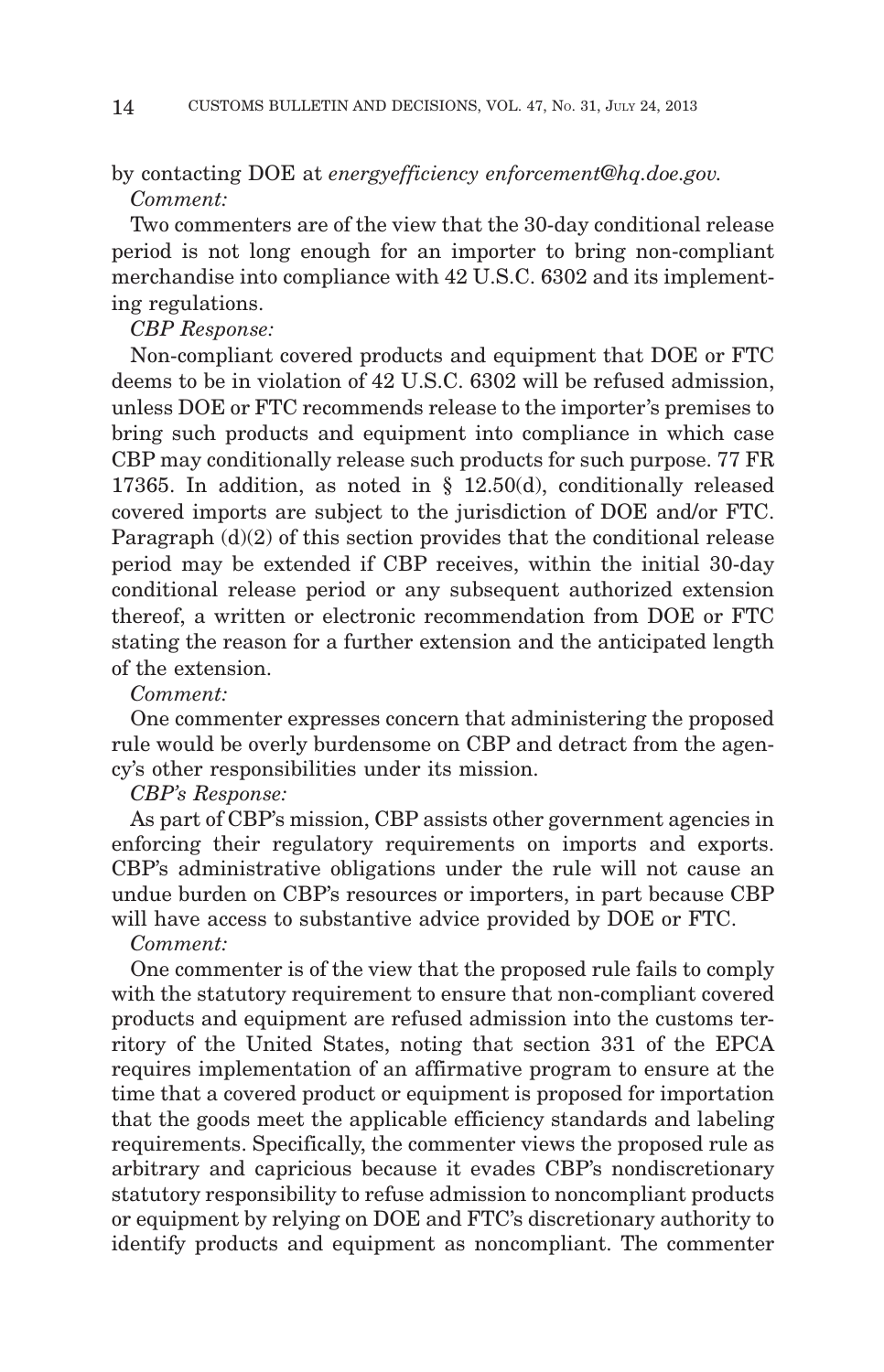notes that even if those agencies had the resources to identify noncompliant products and equipment, the statute does not require them to do so. The commenter maintains that the proposed rule also fails to impose measures appropriate to ensure that such products and equipment will come into compliance or be exported or abandoned to the United States.

#### *CBP Response:*

CBP disagrees with the commenter's argument that the proposal did not meet its obligation under the statute. The proposed rule does set forth a regulatory scheme whereby CBP will refuse admission to covered products and equipment that do not comply with the EPCA.

Nevertheless, in an effort to clarify the procedures by which a refusal of admission may take place, this document adds language in the final rule to 19 CFR 12.50(b) that states that CBP may make a finding on its own that a covered product or equipment is noncompliant without having received a prior written noncompliance notice from DOE or FTC. In these situations, CBP will confer with DOE or FTC, as applicable, as to disposition of the product or equipment.

#### *Comment:*

One commenter states that CBP cannot reasonably rely exclusively on DOE or FTC to identify and notify CBP of noncompliant products and equipment. The commenter further states that under 42 U.S.C. 6305, a citizen may establish that products are noncompliant by bringing a citizen's suit and yet, pursuant to the proposed rule, CBP would not refuse admission to such products and equipment under these circumstances.

#### *CBP Response:*

As noted above, CBP is adding language in § 12.50(b) to include a statement indicating that CBP will refuse admission to a covered product or equipment found to be noncompliant with the EPCA even if DOE or FTC has not issued a determination of noncompliance for the good. Therefore, the agency's reliance on DOE and FTC is not exclusive.

### *Comment:*

One commenter maintains that the proposed rule's requirement that DOE and FTC not only name the regulated party that is in violation but also describe the product or equipment in sufficient detail to enable CBP to identify noncompliant covered articles has not been adequately explained and could pose an irrational bar to enforcement.

## *CBP Response:*

CBP does not agree that this requirement will preclude meaningful enforcement. CBP notes, for example, that DOE's current notices of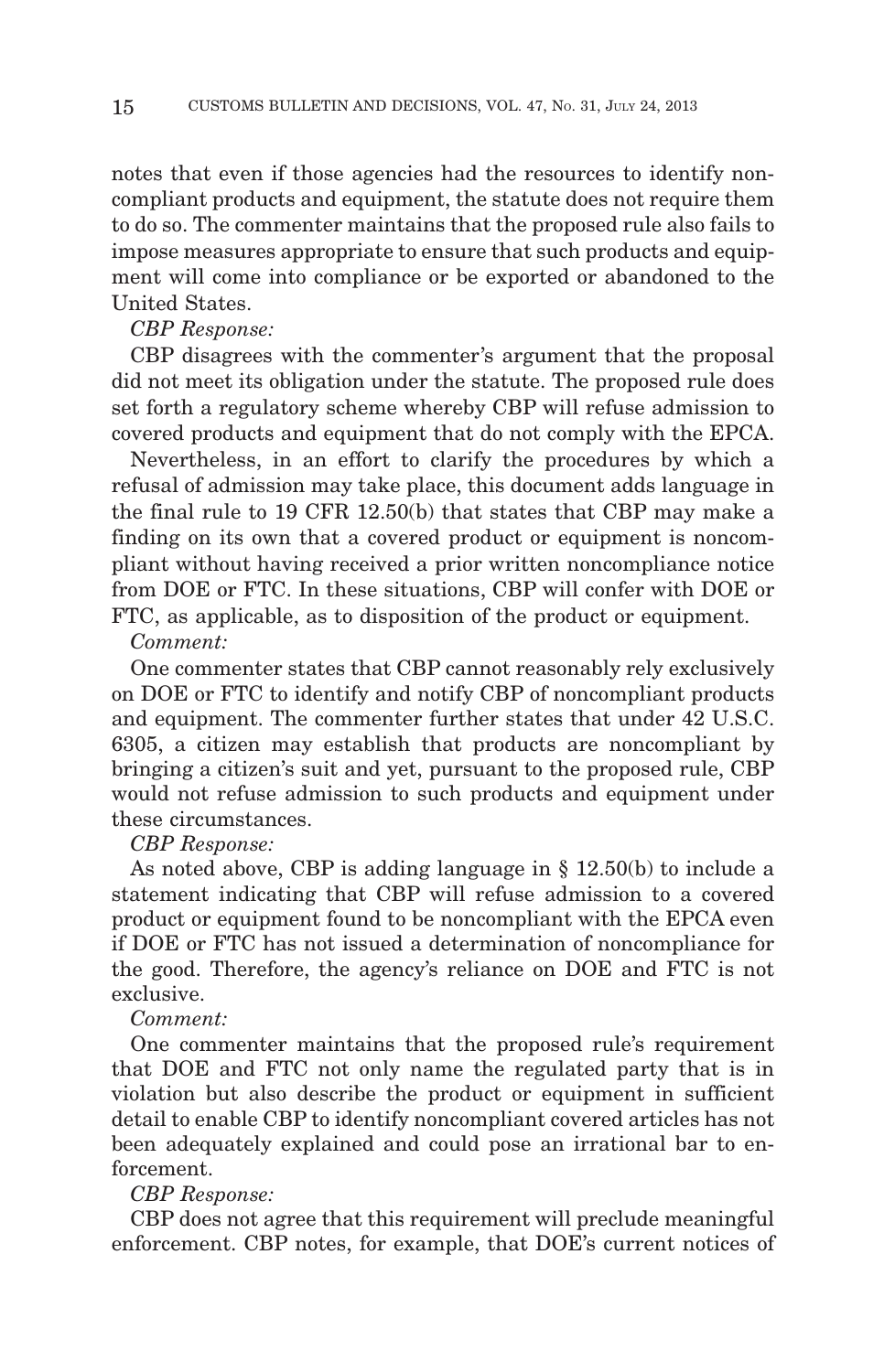noncompliance already typically provide far more information than simply the name of the regulated party that is in violation. DOE has access to CBP entry information, which includes parties involved in the importation of products regulated by DOE, and which DOE can compare to information in its DOE Compliance and Certification Management System.

*Comment:*

One commenter suggests that CBP must require importers to provide proof of compliance or other information sufficient to enable the use of existing DOE and FTC resources to identify noncompliant products and facilitate their return to CBP. CBP should create a system that is linked with the DOE Compliance and Certification Management System database and require that importers identify their proposed import as in compliance with applicable standards and labeling requirements and certified as such in the database.

*CBP Response:*

CBP acknowledges that linked automated systems would facilitate enforcement of the statute. In this regard, it is noted that CBP is actively participating in the development of automated systems in which participating government agencies, including DOE, can share data in order to facilitate cargo processing and enhance supply chain security.

*Comment:*

One commenter expressed approval of the proposed rulemaking, noting that it puts everyone on a level playing field.

*CBP Response:*

CBP agrees.

*Comment:*

One commenter suggests that CBP amend the proposed rule to include an exception for products and equipment intended for export only or transshipment.

*CBP Response:*

As noted above, the provisions of 42 U.S.C. 6301 empower the Secretary of the Treasury to authorize the importation of such covered products and equipment upon such terms and conditions (including the furnishing of a bond) as may appear to him appropriate to ensure that such covered products and equipment will not violate section 6302 of this title. CBP agrees that imported products and equipment not entered for consumption should be excluded from the definition of "covered import." For example, products and equipment may be entered into customs bonded warehouses and withdrawn for exportation (*see* 19 U.S.C. 1557), admitted into Foreign Trade Zones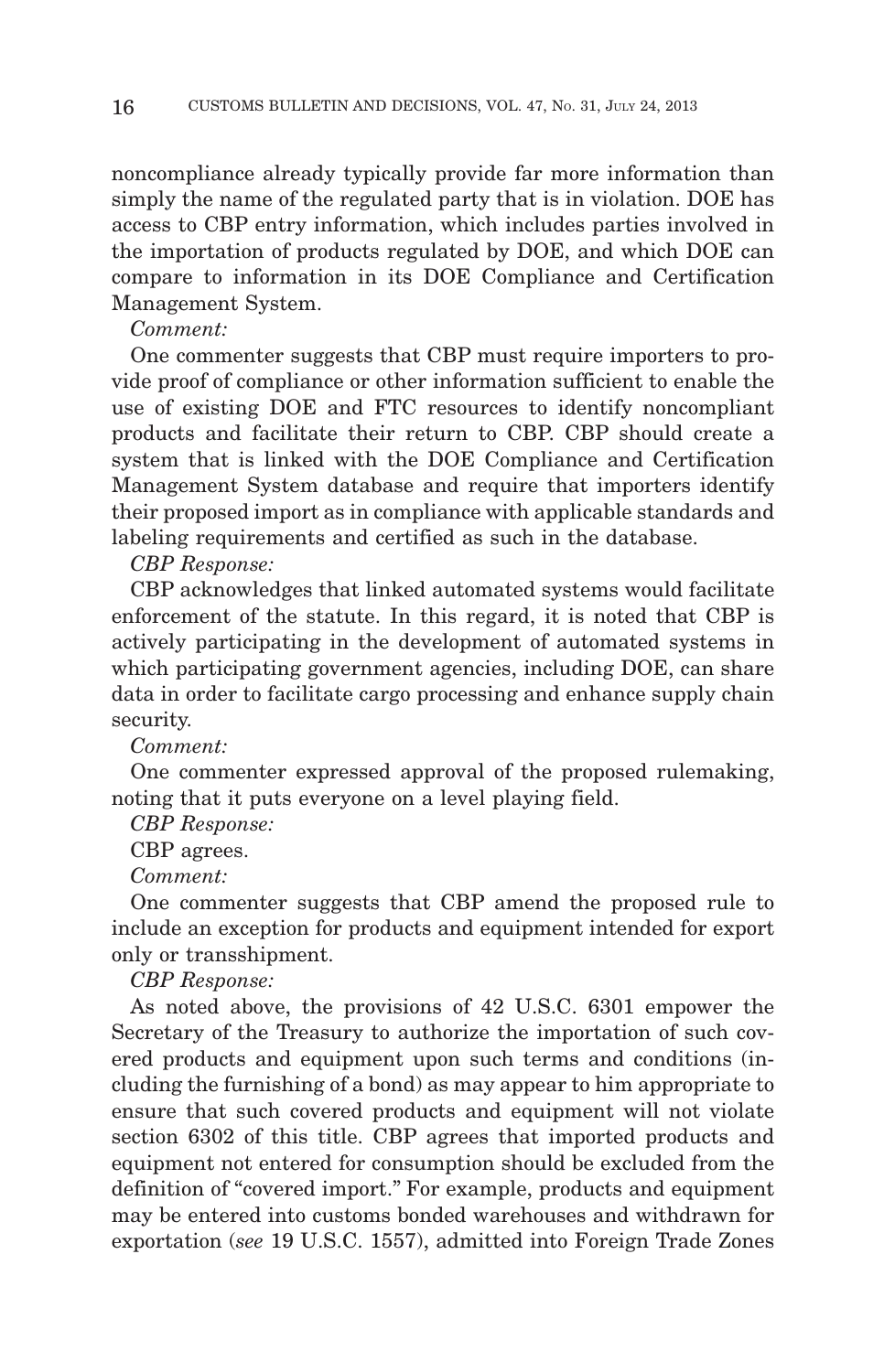and then transferred for exportation in zone-restricted status (*see* 19 U.S.C. 81c), or entered for transportation and exportation under bond (*see* 19 U.S.C. 1553). Therefore, CBP is including language in the final rule in  $\S 12.50(a)$  to clarify that "covered imports" means those products and equipment for which an entry for consumption has been filed, including those products and equipment withdrawn from warehouse for consumption or foreign merchandise entered for consumption from a foreign trade zone.

## **Conclusion**

After analysis of the comments and further review of the matter, CBP has determined to adopt as final, with the changes noted above in  $\S$  12.50(a) and (b) (19 CFR 12.50(a) and (b)), the proposed rule published in the **Federal Register** (77 FR 17364) on March 26, 2012. This final rule also includes non-substantive editorial changes which consist of: A merging of proposed paragraphs (b) and (c) to clarify the fact that CBP's "action" is a "refusal of admission"; a newly redesignated paragraph (c) which sets forth the manner by which DOE or FTC will notify CBP about noncompliant products and equipment; inclusion of a reference to the relevant statutory authority in the definition of ''noncompliant covered import'' in 19 CFR 12.50(a); and a removal of the reference to "paragraph (b)" in 19 CFR 12.50(d)(1)(i) to clarify that CBP's refusal of admission as used in this context pertains to conditional release. Lastly, this document amends proposed 19 CFR 12.50(d)(2) to reflect that an importer may request an extension of the conditional release period from DOE or FTC if made within the initial 30-day conditional release period or any subsequent authorized extension thereof. CBP may permit an extension of the conditional release period if it receives a written or electronic recommendation to that effect from DOE or FTC. If the noncompliant covered import is not timely brought into compliance, and DOE or FTC has not recommended an extension of the conditional release period, CBP will issue a refusal of admission notice to the importer and demand the redelivery of the specified covered product to CBP custody.

#### **Executive Order 12866**

Executive Orders 13563 and 12866 direct agencies to assess costs and benefits of available regulatory alternatives and, if regulation is necessary, to select regulatory approaches that maximize net benefits (including potential economic, environmental, public health and safety effects, distributive impacts, and equity). Executive Order 13563 emphasizes the importance of quantifying both costs and benefits, of reducing costs, of harmonizing rules, and of promoting flexibility. This rule has not been designated a "significant regulatory" action.''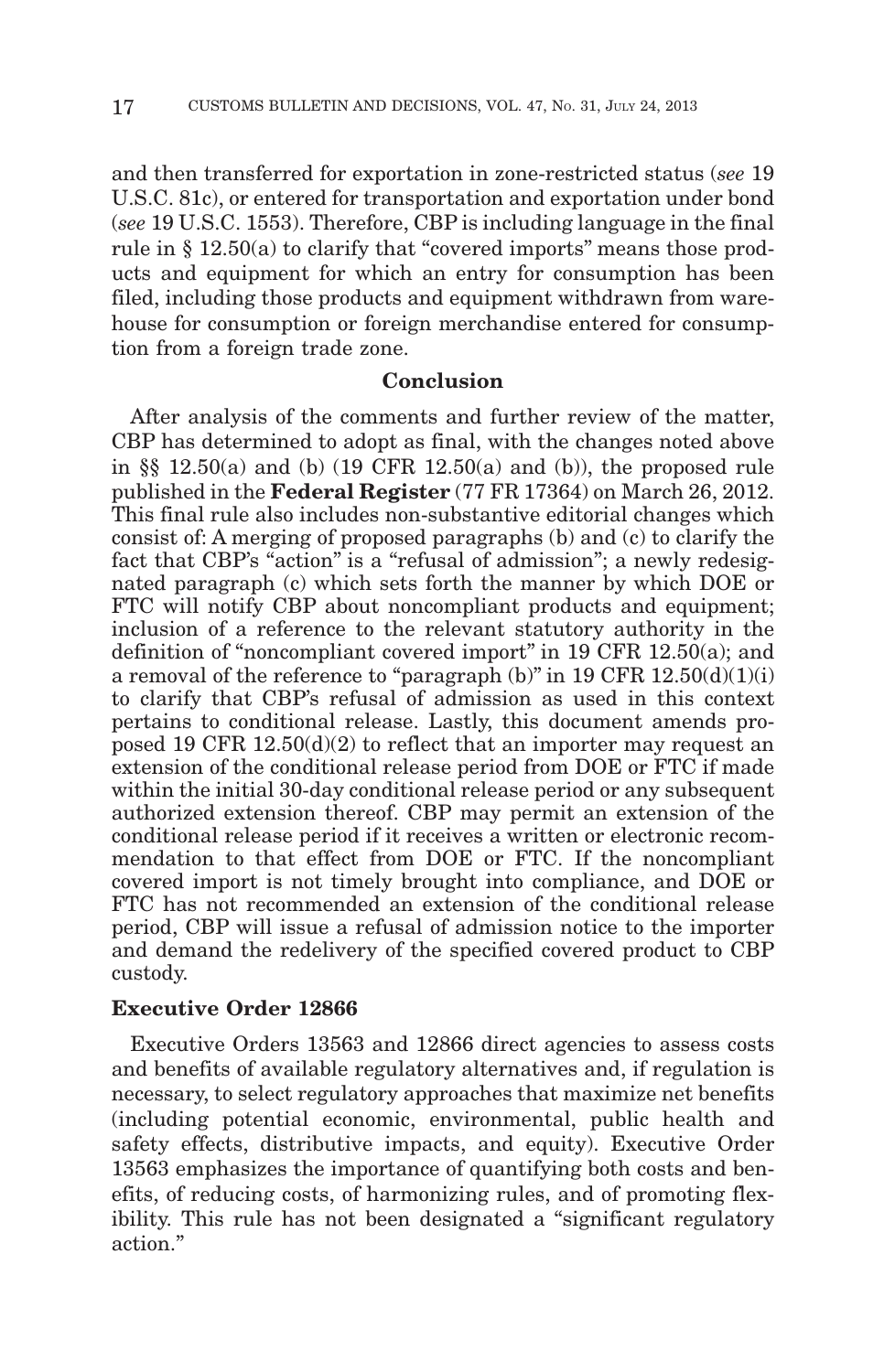## **The Regulatory Flexibility Act**

This section examines the impact of the rule on small entities as required by the Regulatory Flexibility Act (5 U.S.C. 601 *et. seq.*), as amended by the Small Business Regulatory Enforcement and Fairness Act of 1996. A small entity may be a small business (defined as any independently owned and operated business not dominant in its field that qualifies as a small business per the Small Business Act); a small not-for-profit organization; or a small governmental jurisdiction (locality with fewer than 50,000 people).

This rule establishes a procedure whereby CBP will refuse admission into the customs territory of the United States to consumer products and industrial equipment deemed noncompliant with the EPCA and its implementing regulations. Upon written or electronic notice by DOE or FTC, CBP may conditionally release under bond to the importer such noncompliant products or equipment for purposes of reconditioning, re-labeling, or other action so that they may be brought into compliance with applicable energy conservation and labeling standards.

DOE has identified only a small number of businesses importing noncompliant articles, of which fewer than five were small entities. When notified of their noncompliance, each of these businesses ceased importation of these articles. Given the small number of small entities identified by DOE as having been noncompliant and that the law prohibiting the importation of these noncompliant articles within the United States was enacted in 1975, CBP does not anticipate a significant number of small entities attempting to import articles which violate 42 U.S.C 6302 and its implementing regulations. If a small entity does import an article in violation of 42 U.S.C 6302 and its implementing regulations, the small entity can request DOE or FTC to allow CBP to grant the imported article a conditional release. CBP believes the cost associated with this conditional release to be negligible because this request is virtually costless to the small entity and the importer is already required to maintain a CBP basic importation and entry bond.

No comments were submitted regarding this assessment. Accordingly, based on the above analysis, CBP certifies that this rule will not have a significant impact on a substantial number of small entities.

#### **Paperwork Reduction Act**

As there is no collection of information proposed in this document, the provisions of the Paperwork Reduction Act of 1995 (44 U.S.C. 3507) are inapplicable.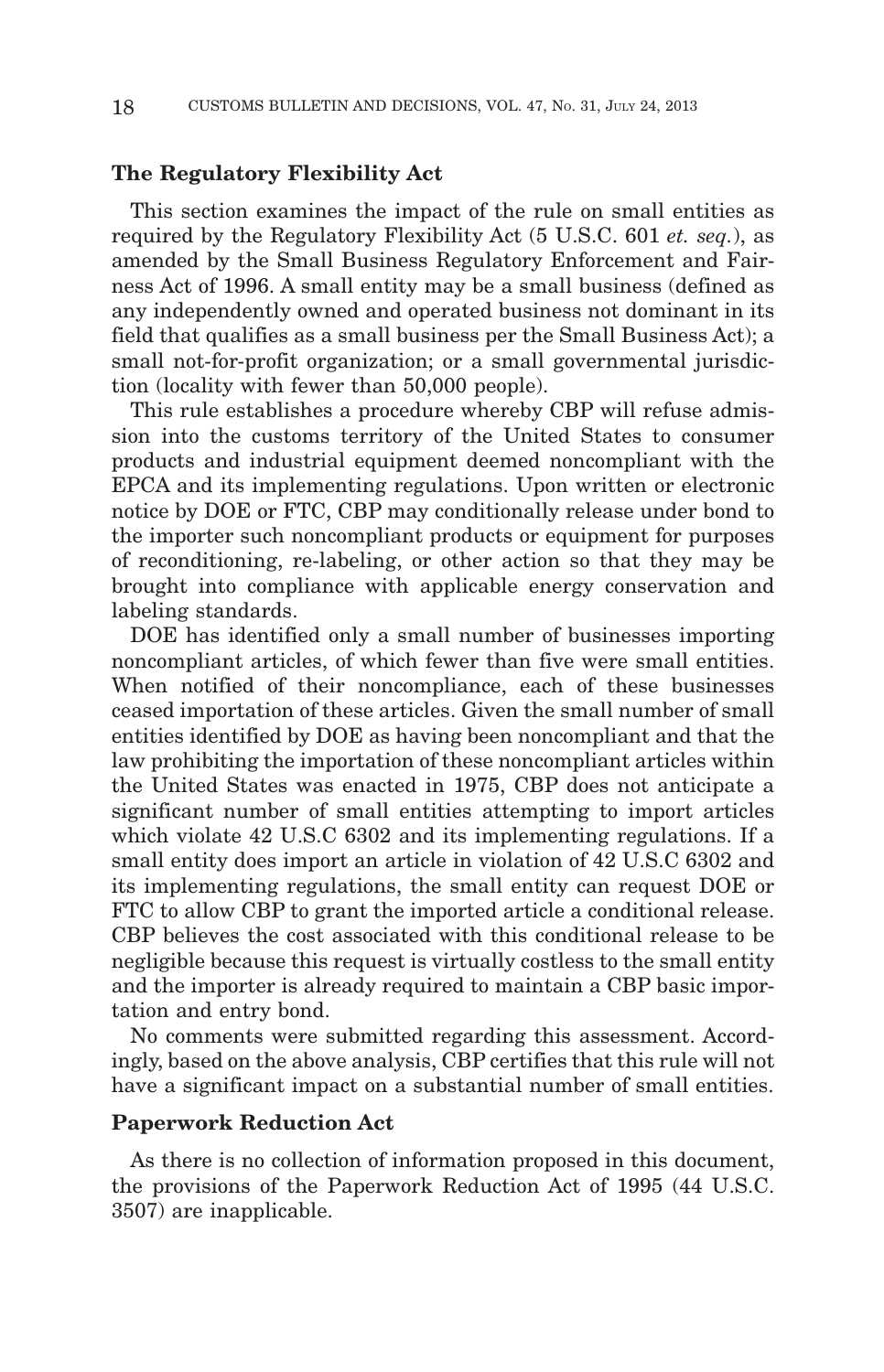## **Signing Authority**

This document is being issued in accordance with  $19 \text{ CFR } 0.1(a)(1)$ of the CBP regulations  $(19 \text{ CFR } 0.1(a)(1))$  pertaining to the authority of the Secretary of the Treasury (or his or her delegate) to approve regulations related to certain customs revenue functions.

### **List of Subjects in 19 CFR Part 12**

Customs duties and inspection, Electronic products, Entry of merchandise, Imports, Prohibited merchandise, Reporting and recordkeeping requirements, Restricted merchandise.

## **Amendments to the CBP Regulations**

For the reasons stated above, part 12 of title 19 of the Code of Federal Regulations (19 CFR Part 12) is amended as set forth below.

## **PART 12—SPECIAL CLASSES OF MERCHANDISE**

 $\blacksquare$  1. The general authority citation for part 12 continues to read as follows and the specific authority citation is revised to read as follows:

**Authority:** 5 U.S.C. 301; 19 U.S.C. 66, 1202 (General Note 3(i), Harmonized Tariff Schedule of the United States (HTSUS)), 1624;

\*\*\*\*\*

Section 12.50 also issued under 42 U.S.C. 6301;

\*\*\*\*\*\*

■ 2. A center heading and § 12.50 are added to read as follows:

## **Consumer Products and Industrial Equipment Subject to Energy Conservation or Labeling Standards**

## **§ 12.50 Consumer products and industrial equipment subject to energy conservation or labeling standards.**

(a) *Definitions.* For purposes of this section, the following terms have the meanings indicated:

Covered import. The term "covered import" means a consumer product or industrial equipment that is classified by the Department of Energy as covered by an applicable energy conservation standard, or by the Federal Trade Commission as covered by an applicable energy labeling standard, pursuant to the Energy Policy and Conservation Act of 1975, as amended (42 U.S.C. 6291–6317), and for which an entry for consumption has been filed, including products and equip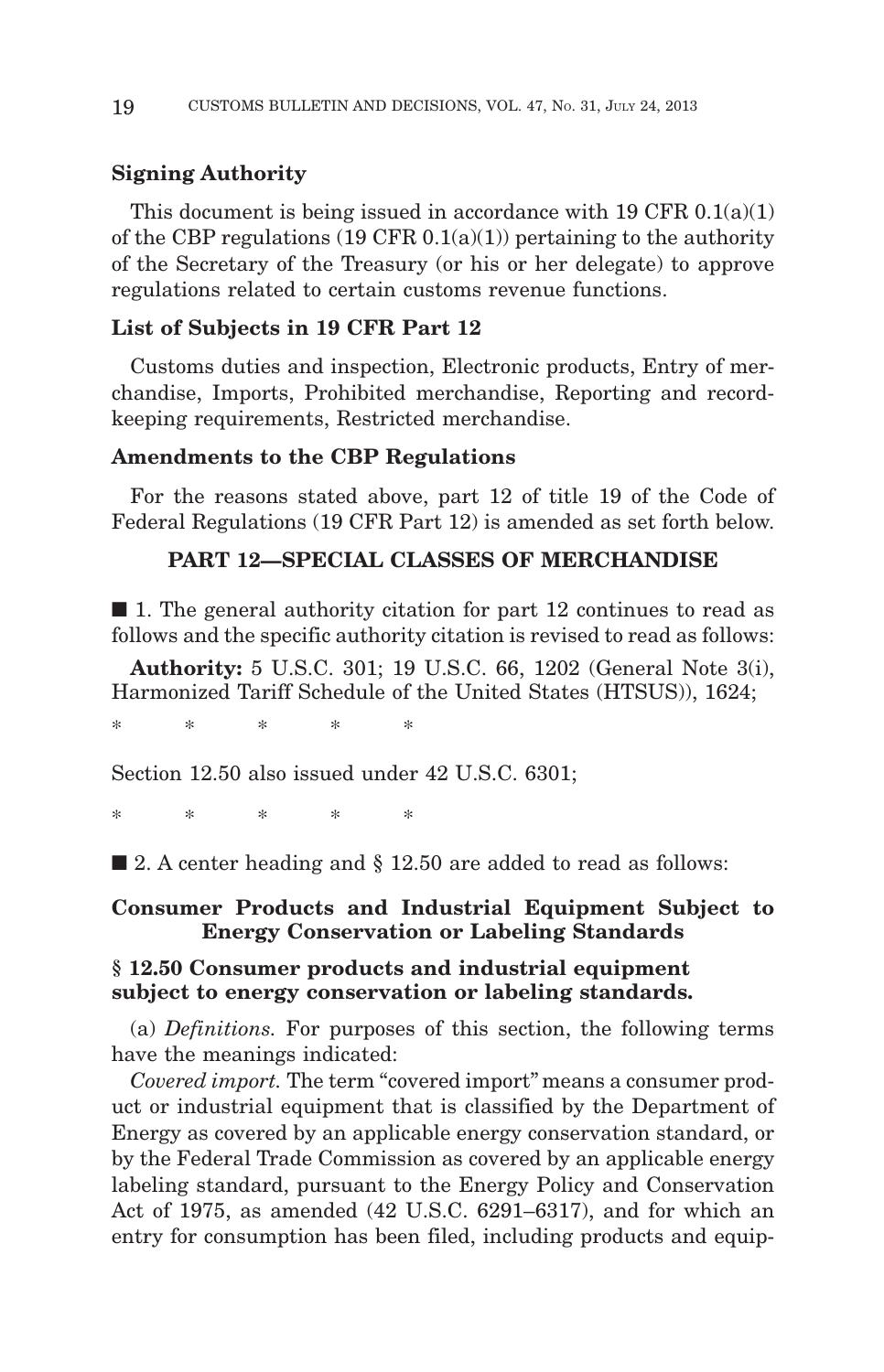ment withdrawn from warehouse for consumption or foreign merchandise entered for consumption from a foreign trade zone.

*DOE.* The term "DOE" means the Department of Energy.

*Energy conservation standard.* The term ''energy conservation standard'' means any standard meeting the definitions of that term in 42 U.S.C. 6291(6) or 42 U.S.C. 6311(18).

FTC. The term "FTC" means the Federal Trade Commission.

*Noncompliant covered import.* The term ''noncompliant covered import'' means a covered import determined to be in violation of 42 U.S.C. 6302 or 42 U.S.C. 6316 as not in compliance with applicable energy conservation or energy labeling standards.

(b) *CBP action; refusal of admission.* CBP will refuse admission into the customs territory of the United States to any covered import found to be noncompliant with applicable energy conservation or energy labeling standards. If DOE or FTC notifies CBP that a covered import does not comply with an applicable energy conservation or energy labeling standard, CBP will refuse admission to the covered import, or pursuant to paragraph (d) of this section, CBP may allow conditional release of the covered import so that it may be brought into compliance. CBP may make a finding that a covered import is noncompliant without having received a prior written noncompliance notice from DOE or FTC. In such a situation, CBP will confer with DOE or FTC, as applicable, as to disposition of the import.

(c) *DOE or FTC notice.* Upon a determination that a covered import is not in compliance with applicable energy conservation or labeling standards, DOE or FTC, as applicable, will provide CBP with a written or electronic notice that identifies the importer and contains a description of the noncompliant covered import that is sufficient to enable CBP to identify the subject merchandise and refuse admission thereof into the customs territory of the United States.

(d) *Conditional release.* In lieu of immediate refusal of admission into the customs territory of the United States, CBP, pursuant to a written or electronic recommendation from DOE or FTC, may permit the release of a noncompliant covered import to the importer of record for purposes of reconditioning, re-labeling, or other modification. The release from CBP custody of any such covered import will be deemed conditional and subject to the bond conditions set forth in § 113.62 of this chapter. Conditionally released covered imports are subject to the jurisdiction of DOE and/or FTC.

(1) *Duration.* Unless extended in accordance with paragraph (d)(2) of this section, the conditional release period will terminate upon the earliest occurring of the following events: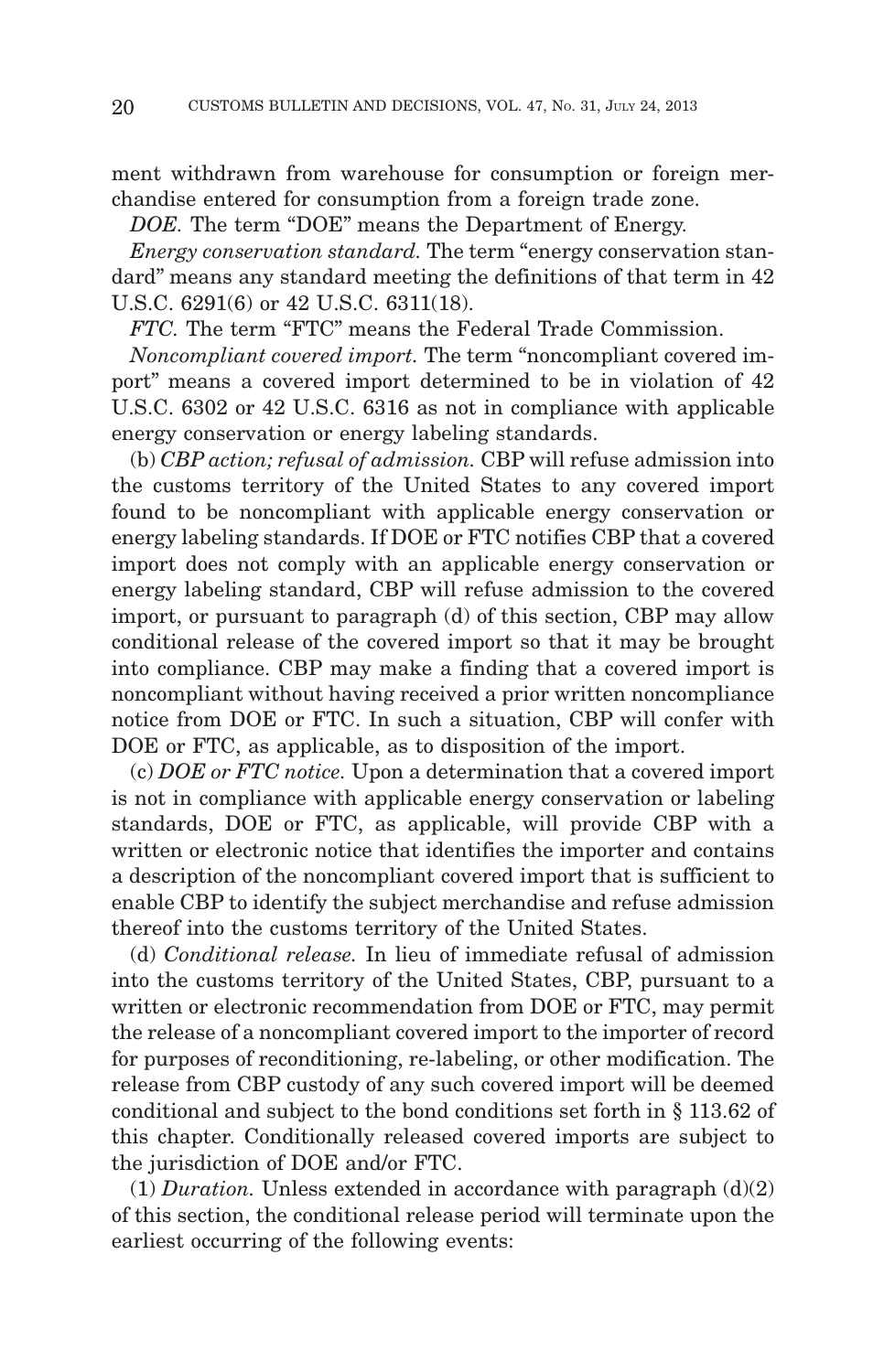(i) The date CBP issues a notice of refusal of admission to the importer;

(ii) The date DOE or FTC issues a notice to CBP stating that the covered import is in compliance and may proceed; or

(iii) At the conclusion of the 30-day period following the date of release.

(2) *Extension.* An importer may request an extension of the conditional release period from DOE or FTC if made within the initial 30-day conditional release period or any subsequent authorized extension thereof. CBP may permit an extension of the conditional release period if recommended electronically or in writing, by DOE or FTC.

(3) *Issuance of redelivery notice and demand for redelivery.* If DOE or FTC notifies CBP in writing or electronically that noncompliant covered imports have not timely been brought into compliance, CBP will issue a refusal of admission notice to the importer and, in addition, CBP will demand the redelivery of the specified covered import to CBP custody. The demand for redelivery may be made concurrently with the notice of refusal of admission.

(4) *Liquidated damages.* A failure to comply with a demand for redelivery made under this paragraph (d) will result in the assessment of liquidated damages equal to three times the value of the covered product. Value as used in this provision means value as determined under 19 U.S.C. 1401a.

> THOMAS S. WINKOWSKI, *Deputy Commissioner of CBP, Performing the Duties of the Commissioner of CBP.*

Dated: July 1, 2013.

TIMOTHY E. SKUD. *Deputy Assistant Secretary of the Treasury.* Duttes of the<br>TIME<br>puty Assistant<br>ral Register, July,<br>NNT OF THE

[Published in the Federal Register, July, 5 2013 (78 FR 40388)]

## **DEPARTMENT OF THE TREASURY 19 CFR Part 111**

## **CUSTOMS BROKERS**

*CFR Correction*

In Title 19 of the Code of Federal Regulations, Parts 0 to 140, revised as of April 1, 2013, on page 684, in § 111.13, in paragraph (b), reinstate the second sentence to read as follows:

## **§ 111.13 Written examination for individual license.**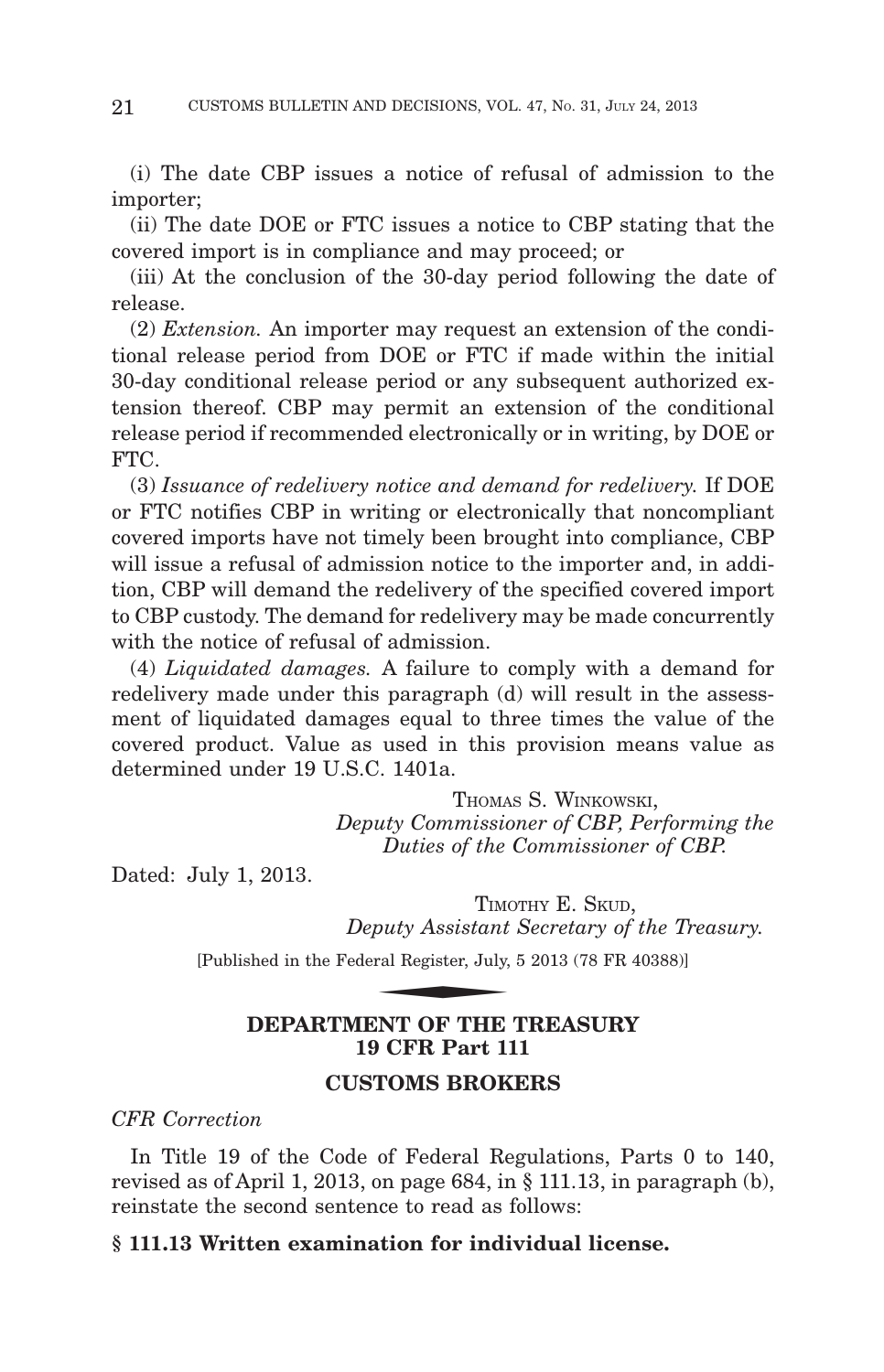\*\*\*\*\*

(b) \* \* \* Written examinations will be given on the first Monday in April and October unless the regularly scheduled examination date conflicts with a national holiday, religious observance, or other foreseeable event and the agency publishes in the **Federal Register** an appropriate notice of a change in the examination date. \*\*\* cy publishes in<br>mge in the exa:<br>\*<br>al Register, July 1<br>DEMAPK Al

\*\*\*\*\*

[Published in the Federal Register, July 10, 2013 (78 FR 41299)]

## **COPYRIGHT, TRADEMARK, AND TRADE NAME RECORDATIONS**

**(No. 6 2013)**

**AGENCY:** U.S. Customs and Border Protection, Department of Homeland Security.

**SUMMARY:** The following copyrights, trademarks, and trade names were recorded with U.S. Customs and Border Protection in June 2013. The last notice was published in the CUSTOMS BULLETIN on June 26, 2013.

Corrections or updates may be sent to: Intellectual Property Rights Branch, Regulations and Rulings, Office of International Trade, U.S. Customs and Border Protection, 799 9th Street, NW., 5th Floor, Washington, D.C. 20229–1177.

**FOR FURTHER INFORMATION CONTACT:** Delois Johnson, Paralegal, Intellectual Property Rights Branch, Regulations & Rulings, Office of International Trade, (202) 325–0088.

Dated: July 1, 2013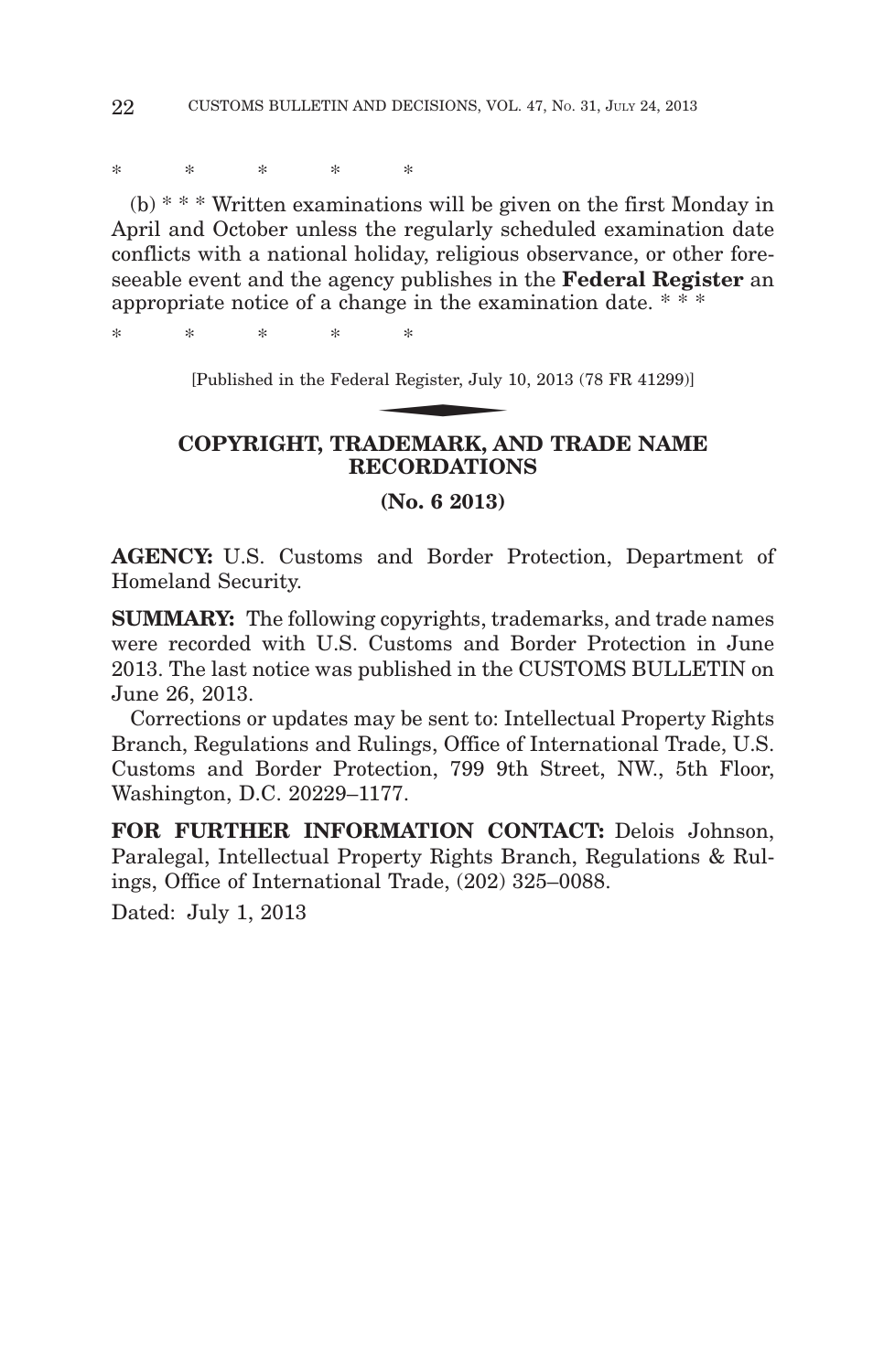| Š<br> <br> <br> <br> <br>֧֧֧֧֧֧֧֧֧֧֦֧֧֧֧֧֧֧֧֧֧֧֧֧֧֧֛֓֟֟֓֝֬֟֓֝֬֟֓֟֓֝֬֟֓֝֬֝֓֝֬֝֬֝֬֝֬֟֓֝֬֝֬֝֬֟֓֝֬֝֬֓֬֓֬֝֬֓֓֬֓֬֝֬֝֬ |  |
|-----------------------------------------------------------------------------------------------------------------|--|
|                                                                                                                 |  |
| ì<br>トークストーー                                                                                                    |  |
| ł                                                                                                               |  |
|                                                                                                                 |  |

| Recordation No. | Effective<br>Date | Expiration<br>Date | Name of Cop/Tmk/Tnm             | Owner Name                       | Restricted<br><b>GMI</b> |
|-----------------|-------------------|--------------------|---------------------------------|----------------------------------|--------------------------|
| TMK 06-00305    | 6/6/2013          | 12/23/2013         | TWISTED PLEASURE                | CHURCH & DWIGHT CO., INC.        | Χo                       |
| TMK 10-00656    | 6/6/2013          | 5/27/2018          | ×                               | MONSTER ENERGY COMPANY           | Σò                       |
| TMK 06-00563    | 6/6/2013          | 6/3/2023           | HOT LIPS TUBE SEALER            | GE HEALTHCARE BIO-SCIENCES CORP. | $\tilde{z}$              |
| TMK 06-00291    | 6/6/2013          | 8/17/2014          | TROJAN-ENZ                      | CHURCH & DWIGHT CO., INC.        | Σó                       |
| TMK 06-00304    | 6/6/2013          | 4/16/2016          | MAGNUM                          | CHURCH & DWIGHT CO., INC.        | Σó                       |
| TMK 06-00288    | 6/6/2013          | 4/13/2014          | DESIGN OF THE HEAD OF A WARRIOR | CHURCH & DWIGHT CO., INC.        | Χo                       |
| TMIK 01-00556   | 6/17/2013         | 7/5/2023           | <b>LIOTIS</b>                   | SPIRITS INTERNATIONAL B.V.       | $\overline{a}$           |
| TMK 03-00846    | 6/20/2013         | 3/22/2023          | PUMA WITH LEAPING CAT DESIGN    | PUMA SE                          | ż                        |
| TMK 04-00050    | 6/6/2013          | 4/12/2023          | <b>YKK</b>                      | YKK CORPORATION                  | Σò                       |
| TMK 04-00074    | 6/6/2013          | 4/17/2023          | <b>BUBBLE</b>                   | E. GLUCK CORPORATION             | $\overline{R}$           |
| TMK 04-00199    | 6/6/2013          | 11/5/2016          | <b>MENTADENT</b>                | CHURCH & DWIGHT CO., INC         | Σó                       |
| TMK 04-00900    | 6/20/2013         | 3/22/2023          | PUMA & DESIGN                   | PUMA AG RUDOLF DASSLER SPORT     | ż                        |
| TMK 04-00711    | 6/6/2013          | 4/26/2014          | MENTADENT                       | CHURCH & DWIGHT CO., INC.        | Χo                       |
| TMK 04-01102    | 6/13/2013         | 7/19/2023          | HELMET DESIGN                   | CHICAGO BEARS FOOTBALL CLUB      | $\tilde{\mathbf{z}}$     |
| TMK 04-00912    | 6/13/2013         | 6/22/2023          | KINDERGUARD                     | SECURE CARE PRODUCTS, INC.       | Σó                       |
| TMK 05-00120    | 6/13/2013         | 5/18/2023          | RAIDERS AND SHIELD DESIGN       | OAKLAND RAIDERS                  | Χo                       |
| TMIK 05-00687   | 6/26/2013         | 3/31/2023          | NEOSPORIN                       | JOHNSON & JOHNSON                | $\overline{N}$           |
| TMK 07-00135    | 6/6/2013          | 5/27/2023          | <b>LINEAR</b>                   | LINEAR TECHNOLOGY CORPORATION    | Σó                       |
| TMIK 07-00157   | 6/20/2013         | 9/21/2023          | LTC                             | LINEAR TECHNOLOGY CORPORATION    | ż                        |
| TMK 07-00075    | 6/13/2013         | 5/20/2023          | CHROME HEARTS AND DESIGN        | CHROME HEARTS LLC                | ž                        |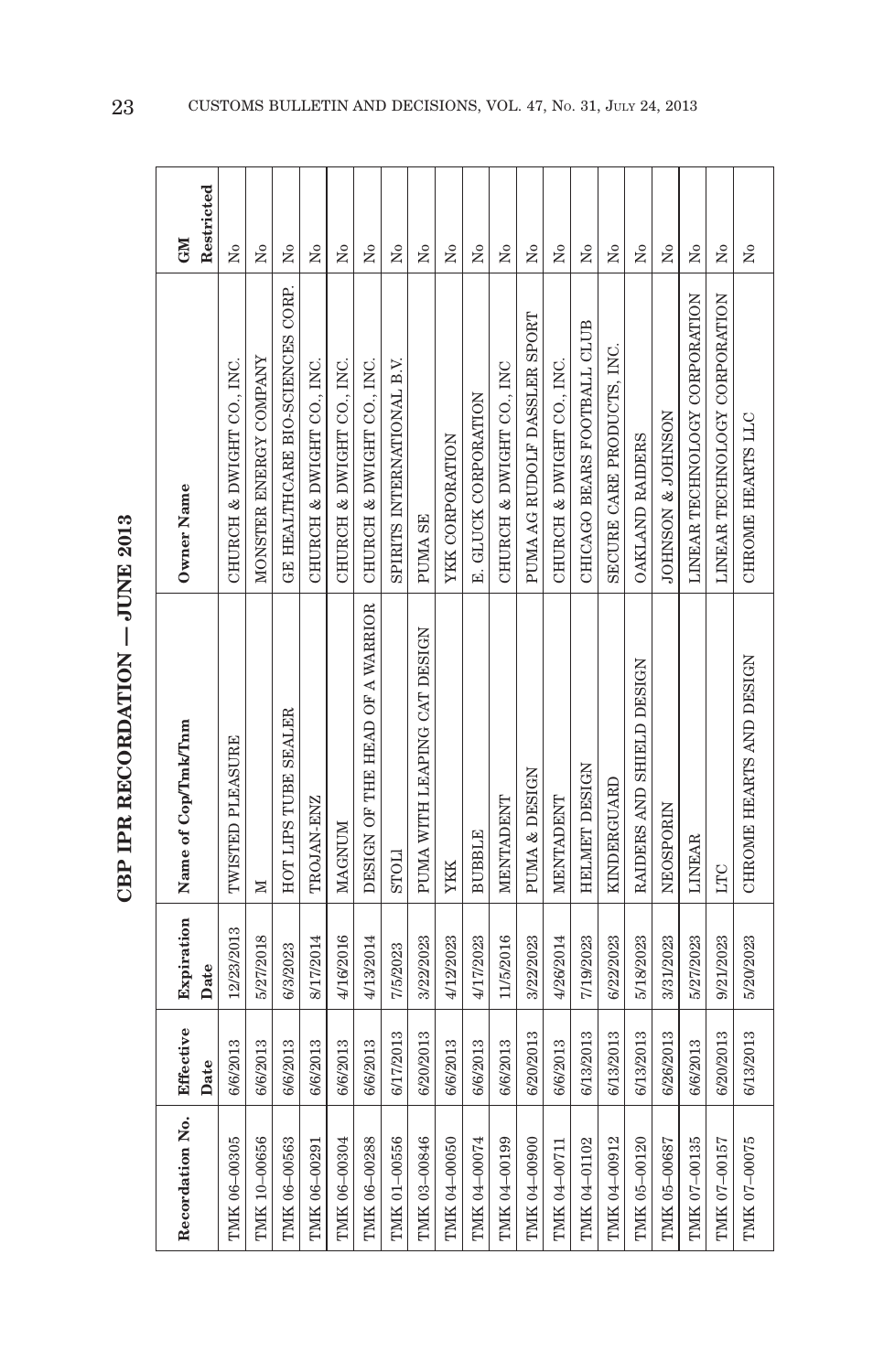| s<br>C                   |
|--------------------------|
| $\frac{1}{2}$<br>اد<br>د |
| .<br>.<br>.<br>j         |
| こしくて じょう                 |
|                          |
|                          |

 $\infty$ 

| Recordation No. | Effective<br>Date | Expiration<br>Date | Name of Cop/Tmk/Tnm                                   | Owner Name                                                      | Restricted<br><b>NEO</b> |
|-----------------|-------------------|--------------------|-------------------------------------------------------|-----------------------------------------------------------------|--------------------------|
| TMK 13-00615    | 6/17/2013         | 6/4/2022           | L AND DESIGN                                          | TOYOTA JIDOSHA KABUSHIKI KAISHA<br>DBA TOYOTA MOTOR CORPORATION | $\tilde{\mathbf{z}}$     |
| TMK 13-00616    | 6/17/2013         | 6/24/2018          | ZERO                                                  | BLUNT WRAP U.S.A., INC.                                         | $\tilde{X}^{\circ}$      |
| TMK 07-01073    | 6/13/2013         | 12/23/2023         | <b>IONCLEANSE</b>                                     | A MAJOR DIFFERENCE, INC.                                        | ż                        |
| TMK 08-00172    | 6/6/2013          | 5/13/2023          | DESIGN (APPLE LOGO)                                   | APPLE INC.                                                      | Σó                       |
| TMK 08-00584    | 6/6/2013          | 11/8/2016          | $CLOSE-UP$                                            | CHURCH & DWIGHT CO., INC.                                       | Σò                       |
| TMK 08-00583    | 6/6/2013          | 3/8/2015           | <b>PEPSODENT</b>                                      | CHURCH & DWIGHT CO., INC.                                       | ż                        |
| TMK 08-01178    | 6/13/2013         | 4/15/2023          | CHROME HEARTS PLUS A BANNER<br><b>DESIGN</b>          | CHROME HEARTS LLC                                               | $\tilde{\mathbf{z}}$     |
| TMK 09-00788    | 6/13/2013         | 3/18/2023          | DESIGN (STYLIZED FIGURE OF A PER-<br>SON IN MOTION)   | IMMUNEX CORPORATION                                             | $\tilde{\mathbf{z}}$     |
| TMK 10-00141    | 6/26/2013         | 6/22/2023          | TYLENOL PM                                            | THE TYLENOL COMPANY                                             | Σó                       |
| TMK 10-00483    | 6/6/2013          | 4/14/2023          | <b>MARCAL</b>                                         | MARCAL PAPER MILLS, LLC                                         | Σò                       |
| TMK 11-00161    | 6/26/2013         | 5/1/2023           | <b>DURALASH</b>                                       | ARDELL INTERNATIONAL INC.                                       | $\tilde{\mathbf{X}}$     |
| TMK 11-00460    | 6/25/2013         | 7/13/2023          | THE SIMPSONS                                          | TWENTIETH CENTURY FOX FILM COR-<br>PORATION                     | ż                        |
| COP 11-00082    | 6/17/2013         | 6/17/2033          | MONSTER ENERGY CAN ART (GREEN)                        | MONSTER ENERGY COMPANY                                          | Σó                       |
| COP 11-00183    | 6/17/2013         | 6/17/2033          | STYLIZED CLAW WITH JAGGED<br>EDGES (ORIGINAL VERSION) | MONSTER ENERGY COMPANY                                          | Σ°                       |
| COP 13-00102    | 6/19/2013         | 6/19/2033          | CARTOON 1969 CAMARO.                                  | BRUCE A. SCHULTZ, 1956-                                         | $\tilde{Z}$              |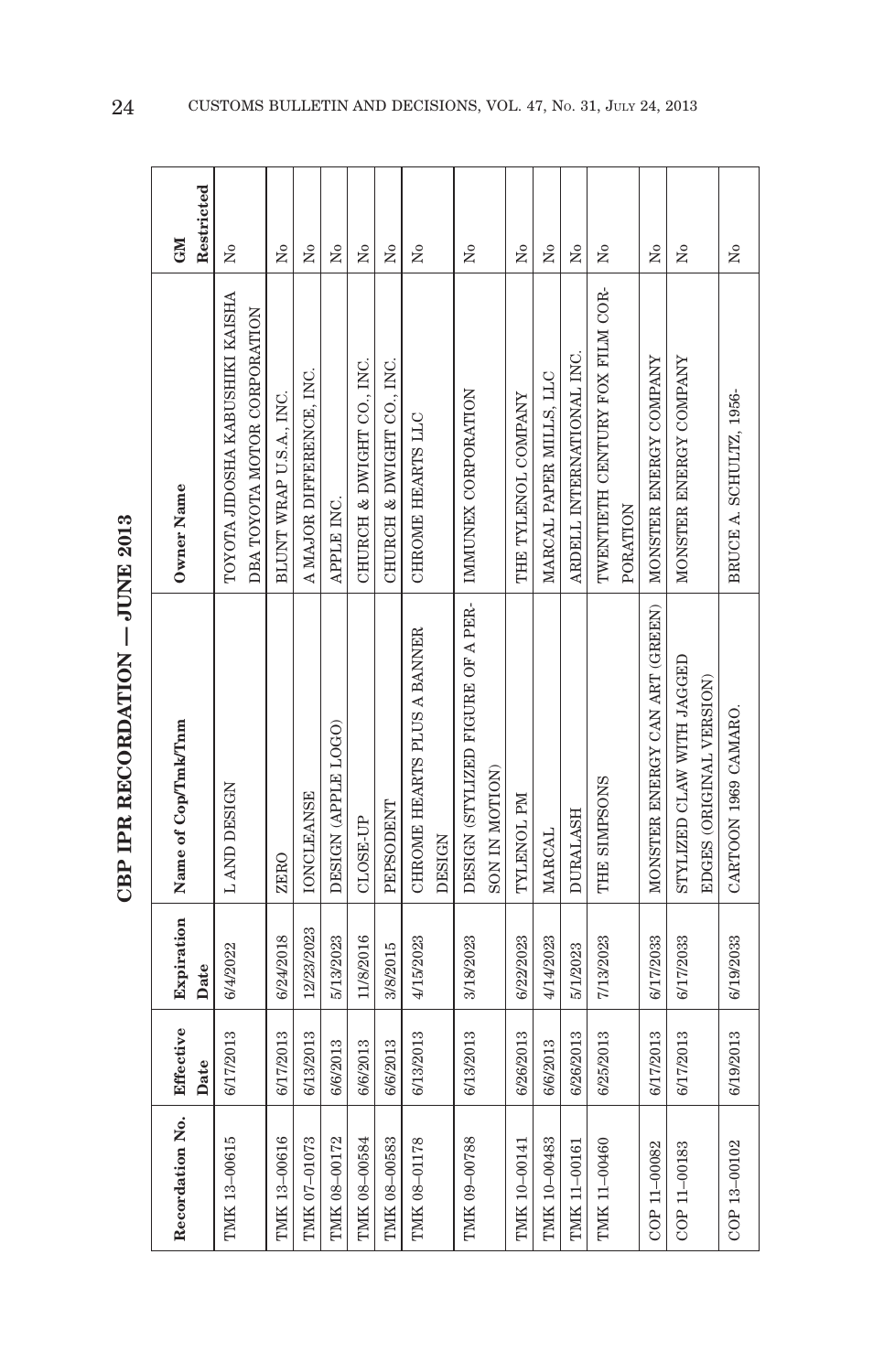| $\frac{1}{2}$                      |
|------------------------------------|
| <b>TTNIE</b><br>≝ינט               |
|                                    |
| $\lambda$ m $\lambda$ as $\lambda$ |
| nmoonn.                            |
| Ē<br>i                             |
| Equ                                |

| Recordation No. | Effective<br>Date | Expiration<br>Date | Name of Cop/Tmk/Tnm                        | Owner Name                                                  | Restricted<br>GM     |
|-----------------|-------------------|--------------------|--------------------------------------------|-------------------------------------------------------------|----------------------|
| COP 13-00099    | 6/19/2013         | 6/19/2033          | MUSCLE MACHINES 1966 FORD MUS-<br>TANG GT. | MAY CHEONG TOY PRODUCTS FAC-<br>TORY LIMITED, KOWLOON, HONG | $\tilde{\mathbf{z}}$ |
|                 |                   |                    |                                            | KONG.                                                       |                      |
| COP 13-00103    | 6/19/2013         | 6/19/2033          | CARTOON 1966 MUSTANG GT                    | BRUCE A. SCHULTZ                                            | Σó                   |
| COP 13-00100    | 6/19/2013         | 6/19/2033          | MUSCLE MACHINES 1969 CHEVRO-               | MAY CHEONG TOY PRODUCTS FAC-                                | ż                    |
|                 |                   |                    | LET CAMARO Z/28.                           | TORY LIMITED,                                               |                      |
| COP 13-00101    | 6/19/2013         | 6/19/2033          | MUSCLE MACHINES ENGINE (1)                 | MAY CHEONG TOY PRODUCTS FAC-                                | $\tilde{\mathbf{z}}$ |
|                 |                   |                    |                                            | TORY LIMITED                                                |                      |
| TMK 13-00649    | 6/25/2013         | 11/8/2021          | ATMOS RX                                   | ATMOS NATION, LLC                                           | Σó                   |
| TMK 13-00617    | 6/17/2013         | 2/26/2018          | ELEGANT MOMENTS                            | ELEGANT MOMENTS, INC.                                       | Σó                   |
| TMK 13-00594    | 6/13/2013         | 8/15/2016          | ELEGANT MOMENTS                            | ELEGANT MOMENTS, INC.                                       | Σò                   |
| TMK 13-00592    | 6/10/2013         | 12/12/2016         | DESIGN                                     | HOKTO KINOKO COMPANY                                        | $\overline{M}$       |
| TMK 13-00591    | 6/10/2013         | 10/1/2014          | <b>O AND DESIGN</b>                        | ORIENT WATCH COMPANY                                        | Σò                   |
| TMK 13-00593    | 6/10/2013         | 3/19/2023          | <b>SNOW SYSTEMS</b>                        | <b>SNOW SYSTEMS</b>                                         | Σó                   |
| TMK 13-00628    | 6/17/2013         | 1/5/2023           | FRESH LOOK                                 | NOVARTIS AG                                                 | $\overline{R}$       |
| TMK 13-00588    | 6/6/2013          | 2/28/2016          | <b>LANY</b>                                | SAM DAE ENTERPRISES, INC.                                   | Σò                   |
| TMK 13-00589    | 6/6/2013          | 10/9/2017          | HERO                                       | WOODMAN LABS, INC.                                          | Σó                   |
| TMK 13-00575    | 6/6/2013          | 11/13/2022         | G WITH DESIGN                              | EMPIONEER CORP                                              | Χo                   |
| TMK 13-00576    | 6/6/2013          | 10/30/2022         | <b>XHOSE</b>                               | BLUE GENTIAN, LLC                                           | $\tilde{\rm X}^0$    |
| TMK 13-00629    | 6/17/2013         | 6/28/2021          | MEDIPURPOSE (STYLIZED)                     | MEDIPURPOSE PTE LTD.                                        | $\tilde{\mathbf{z}}$ |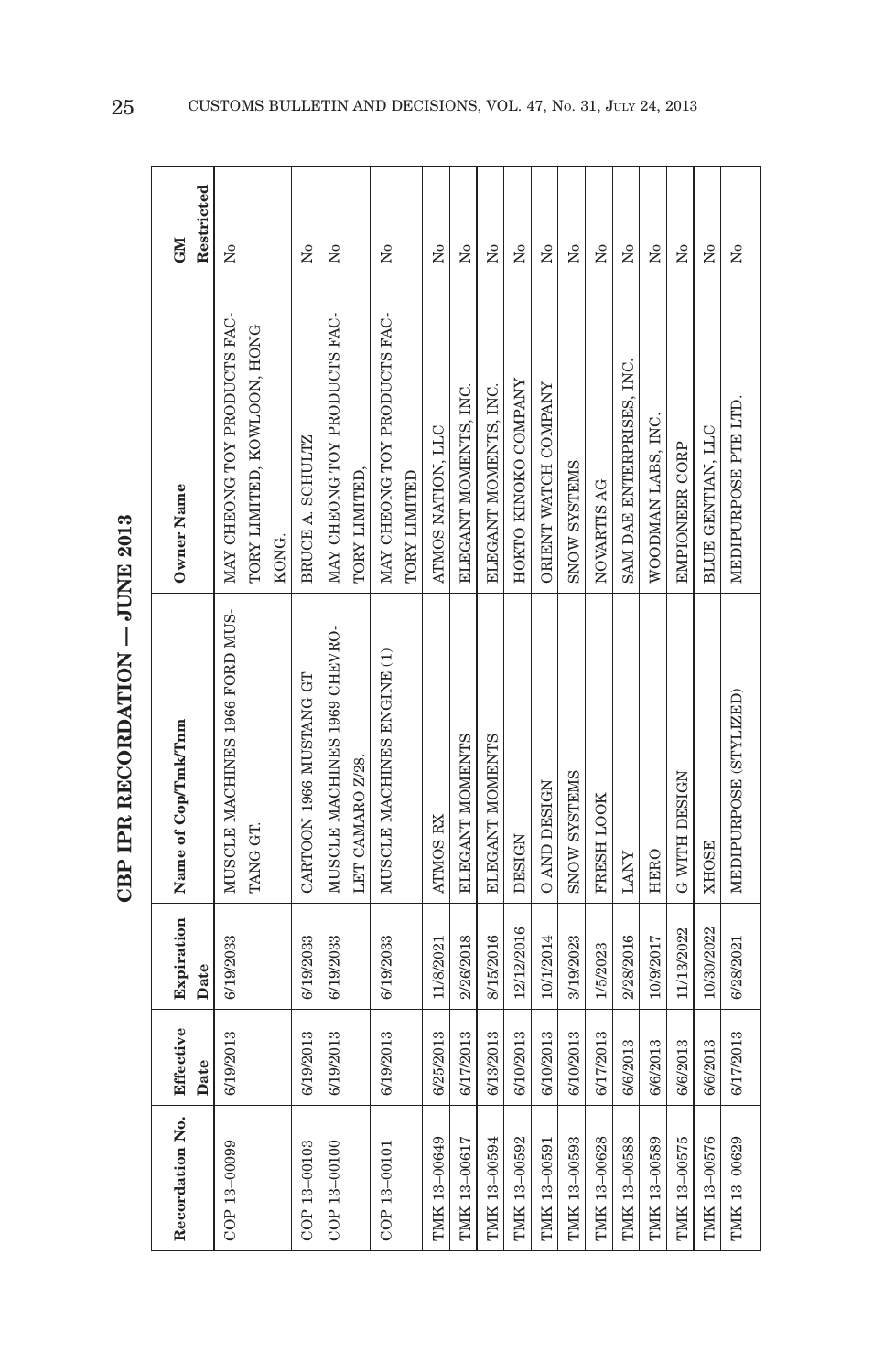| ا<br>ا<br> <br> <br> <br>\$ |
|-----------------------------|
|                             |
|                             |
|                             |
| ć                           |

| Recordation No. | Effective<br>Date | Expiration<br>Date | Name of Cop/Imk/Inm                      | Owner Name                 | Restricted<br><b>GMI</b> |
|-----------------|-------------------|--------------------|------------------------------------------|----------------------------|--------------------------|
| TMK 13-00621    | 6/17/2013         | 5/7/2023           | BRUCOM DEFENSIVE TRAINING<br>WITH DESIGN | BRUCE R COMBS              | $\overline{a}$           |
| TMK 13-00573    | 6/5/2013          | 9/27/2015          | <b>DESIGN</b>                            | ADIDAS AG                  | Σó                       |
| TMK 13-00587    | 6/6/2013          | 8/14/2022          | BRIAN LICHTENBERG                        | BRIAN LICHTENBERG LLC      | Σò                       |
| TMK 13-00585    | 6/6/2013          | 7/5/2021           | <b>SAFYRAL</b>                           | BAYER AKTIENGESELLSCHAFT   | $\overline{R}$           |
| TMK 13-00579    | 6/6/2013          | 12/12/2016         | DESIGN (MUSHROOM CHARACTER)              | HOKTO KINOKO COMPANY       | Σò                       |
| TMK 13-00577    | 6/6/2013          | 4/6/2014           | <b>ICLASS</b>                            | HID GLOBAL CORPORATION     | Σò                       |
| TMK 13-00586    | 6/6/2013          | 10/30/2022         | MTNAPPROACH AND DESIGN                   | BACKCOUNTRY GARAGE, LLC    | $\overline{R}$           |
| TMK 13-00578    | 6/6/2013          | 11/30/2014         | MACHINE POUR NEUF MODE                   | D.M. MORRIS INC            | $\tilde{\rm X}^0$        |
| TMK 13-00614    | 6/13/2013         | 12/12/2016         | DESIGN OF A MUSHROOM CHARAC-             | HOKTO KINOKO COMPANY       | $\tilde{X}^{\circ}$      |
|                 |                   |                    | <b>TER</b>                               |                            |                          |
| TMK 13-00590    | 6/10/2013         | 4/17/2017          | <b>ERBAVIVA</b>                          | ERBAVIVA, INC.             | Σò                       |
| TMK 13-00581    | 6/6/2013          | 4/24/2022          | GADAVIST                                 | BAYER SCHERING PHARMA AG   | $\tilde{\mathbf{z}}$     |
| TMK 03-00710    | 6/13/2013         | 5/10/2023          | TWENTIETH CENTURY-FOX                    | TWENTIETH CENTURY-FOX FILM | Σò                       |
|                 |                   |                    |                                          | CORP.                      |                          |
| TMK 13-00613    | 6/13/2013         | 10/30/2022         | NABI AND DESIGN                          | FUHU HOLDINGS, INC.        | $\tilde{\mathbf{z}}$     |
| TMK 13-00583    | 6/6/2013          | 3/29/2021          | <b>BEYAZ</b>                             | BAYER AKTIENGESELLSCHAFT   | $\tilde{\mathbf{z}}$     |
| TMK 13-00612    | 6/13/2013         | 10/16/2017         | <b>CABSHA</b>                            | ARCOR S.A.I.C.             | $\overline{M}$           |
| TMK 13-00620    | 6/17/2013         | 10/30/2017         | <b>OPERA</b>                             | BAGLEY ARGENTINA S.A.      | $\tilde{\mathbf{z}}$     |
| TMK 13-00631    | 6/17/2013         | 11/6/2017          | <b>CRIOLLITAS</b>                        | BAGLEY ARGENTINA S.A.      | Σò                       |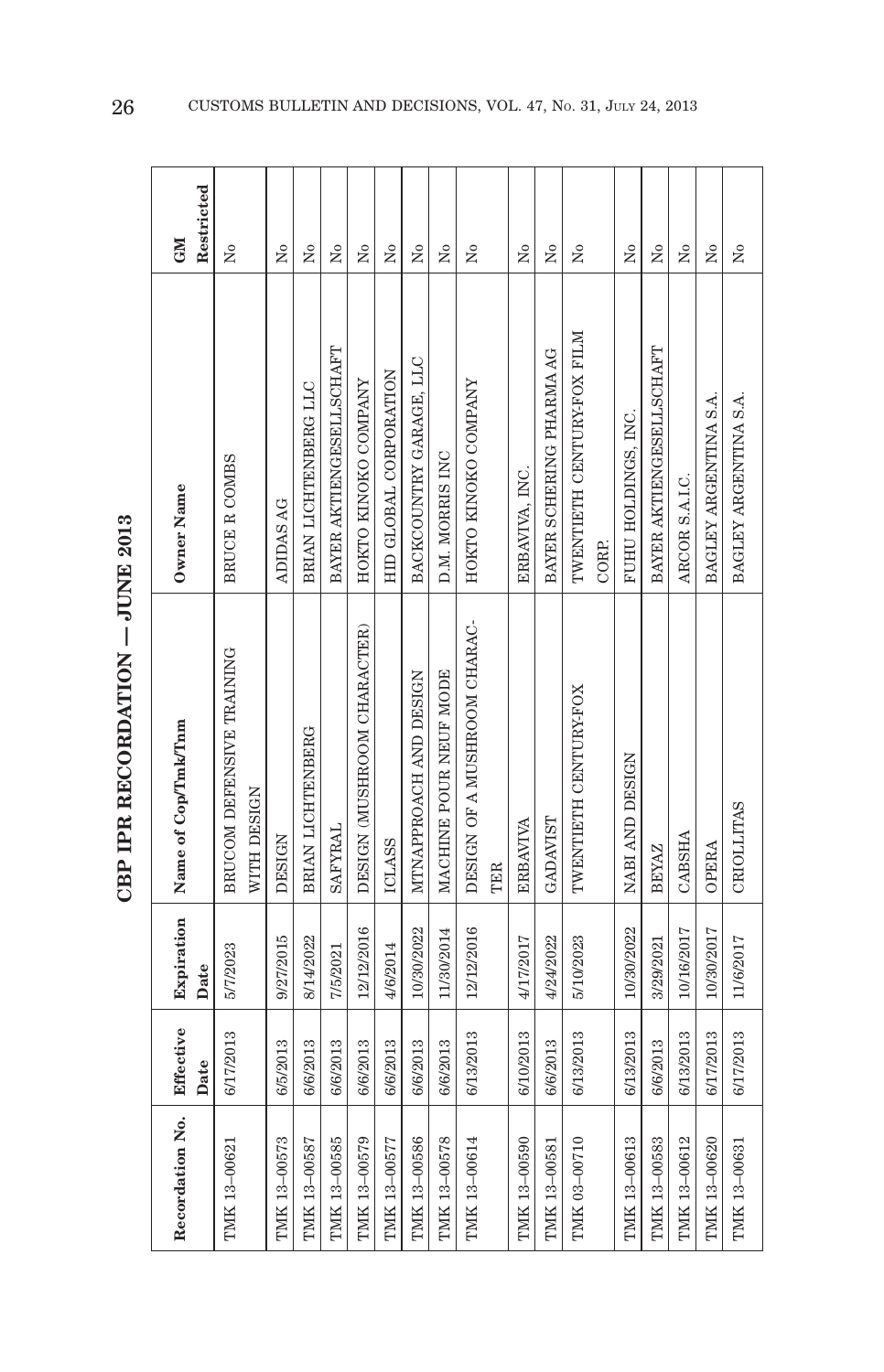| i<br> <br> <br> <br> |
|----------------------|
|                      |
| ドくてドロ                |
| j                    |
|                      |

| Recordation No. | Effective<br>Date | Expiration<br>Date | Name of Cop/Tmk/Tnm         | Owner Name                       | Restricted<br><b>GM</b> |
|-----------------|-------------------|--------------------|-----------------------------|----------------------------------|-------------------------|
| TMK 13-00608    | 6/13/2013         | 12/19/2016         | DESIGN (MUSHROOM CHARACTER) | HOKTO KINOKO COMPANY             | $\tilde{X}^{\circ}$     |
| TMK 13-00609    | 6/13/2013         | 10/30/2022         | <b>NABI</b>                 | FUHU HOLDINGS, INC.              | $\tilde{X}^{\circ}$     |
| TMK 13-00611    | 6/13/2013         | 2/20/2017          | HOKTO AND DESIGN            | HOKTO KINOKO COMPANY             | Σò                      |
| TMK 13-00610    | 6/13/2013         | 12/18/2022         | PREFIX SERIES               | OTTER PRODUCTS, LLC              | $\tilde{\mathbf{z}}$    |
| TMK 13-00607    | 6/13/2013         | 2/24/2018          | <b>ATRA</b>                 | REYNOLDS PRESTO PRODUCTS INC.    | Σò                      |
| TMK 13-00597    | 6/13/2013         | 1/22/2023          | PURSUIT SERIES              | OTTER PRODUCTS, LLC              | $\tilde{\mathbf{z}}$    |
| TMK 13-00606    | 6/13/2013         | 12/5/2016          | MUSHROOM CHARACTER DESIGN   | HOKTO KINOKO COMPANY             | $\tilde{X}^{\circ}$     |
| TMK 13-00574    | 6/5/2013          | 7/19/2021          | D 101 STYLIZED              | EMPIONEER CORP                   | $\overline{N}$          |
| TMK 13-00604    | 6/13/2013         | 6/11/2023          | <b>OXIGEN</b>               | USA KW TRADING, INC.             | $\tilde{X}^{\circ}$     |
| TMK 13-00605    | 6/13/2013         | 10/13/2019         | BE ONE                      | USA KW TRADING, INC.             | Σò                      |
| TMK 13-00600    | 6/13/2013         | 6/2/2019           | ARMOR SERIES                | OTTER PRODUCTS LLC               | $\tilde{\mathbf{z}}$    |
| TMK 13-00595    | 6/13/2013         | 8/28/2017          | ELEGANT MOMENTS             | ELEGANT MOMENTS, INC.            | $\tilde{X}^{\circ}$     |
| COP 13-00097    | 6/10/2013         | 6/10/2033          | DEWDROP CRYSTALS            | SAM DAE ENTERPRISES, INC.        | $\overline{a}$          |
| TMK 13-00572    | 6/5/2013          | 9/3/2022           | ROOT AND DESIGN             | THE A. I. ROOT COMAPNY, INC.     | $\tilde{X}^{\circ}$     |
| TMK 13-00603    | 6/13/2013         | 5/7/2022           | DESIGN ONLY                 | TOYOTA JIDOSHA KABUSHIKI KAISHA, | Σò                      |
|                 |                   |                    |                             | DBA TOYOTA MOTOR CORPORATION     |                         |
| TMK 13-00584    | 6/6/2013          | 1/30/2023          | VALENTINO                   | MARIO VALENTINO S.P.A.           | $\tilde{\mathbf{z}}$    |
| TMK 13-00599    | 6/13/2013         | 9/30/2017          | <b>VW AND DESIGN</b>        | VOLKSWAGEN AKTIENGESELLSCHAFT    | Σò                      |
| TMK 13-00598    | 6/13/2013         | 5/14/2023          | ASHLEY-SLEEP                | ASHLEY FURNITURE INDUSTRIES,     | Σò                      |
|                 |                   |                    |                             | INC.                             |                         |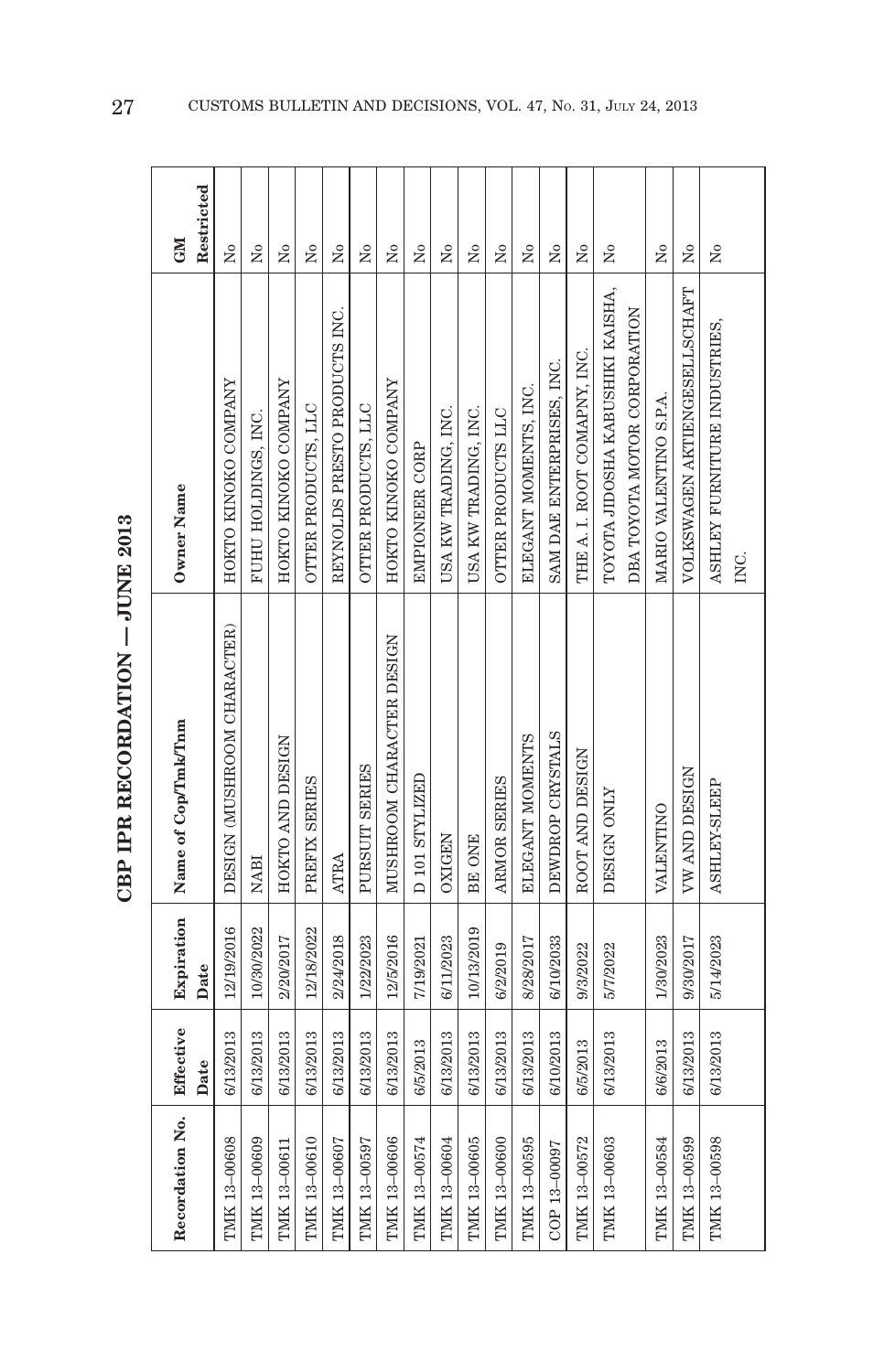| ć<br>j    |
|-----------|
| 「トロくていしょう |
|           |

| Recordation No. | Effective<br>Date | Expiration<br>Date | Name of Cop/Tmk/Tnm         | Owner Name                    | Restricted<br>GM     |
|-----------------|-------------------|--------------------|-----------------------------|-------------------------------|----------------------|
| TMK 13-00602    | 6/13/2013         | 10/19/2014         | LIKE AN ANGEL               | MINERVA TEXTILES, LTD         | $\tilde{X}^{\circ}$  |
| TMK 13-00580    | 6/6/2013          | 3/22/2021          | NATAZIA                     | BAYER SCHERING PHARMA AG      | $\tilde{\mathbf{z}}$ |
| TMK 13-00635    | 6/19/2013         | 5/14/2023          | KELSOFT TIME-ADE AND DESIGN | KELSOFT, INC.                 | Σó                   |
| TMK 13-00601    | 6/13/2013         | 12/8/2019          | <b>BUNAPI</b>               | HOKTO KINOKO COMPANY          | ż                    |
| TMK 13-00596    | 6/13/2013         | 3/14/2015          | VW WITHIN A CIRCLE          | VOLKSWAGEN AKTIENGESELLSCHAFT | Σó                   |
| TMK 13-00582    | 6/6/2013          | 4/16/2023          | <b>NVIVE</b>                | JAQUELYNE PHAN                | $\tilde{\rm X}^0$    |
| TMK 13-00634    | 6/19/2013         | 11/8/2021          | DESIGN (RFID READER)        | HID GLOBAL CORPORATION        | ż                    |
| TMK 13-00638    | 6/20/2013         | 2/16/2020          | <b>SPY</b>                  | SPY OPTIC, INC.               | Σó                   |
| TMK 13-00633    | 6/19/2013         | 3/6/2017           | VDO                         | CONTINENTAL AUTOMOTIVE GMBH   | Σó                   |
| TMK 13-00641    | 6/20/2013         | 6/18/2016          | <b>SPY</b>                  | SPY OPTIC, INC.               | Σó                   |
| COP 13-00104    | 6/20/2013         | 6/20/2033          | LESMILLS COMBAT             | BEACHBODY, LLC.               | $\tilde{\mathbf{z}}$ |
| TMK 13-00637    | 6/20/2013         | 3/24/2018          | <b>SCOOP</b>                | SPY OPTIC, INC.               | Σó                   |
| TMK 13-00644    | 6/20/2013         | 5/12/2018          | DESIGN (LATIN CROSS)        | SPY OPTIC, INC.               | $\tilde{\mathbf{z}}$ |
| TMK 13-00636    | 6/19/2013         | 10/2/2022          | <b>SPECTER</b>              | RAYTHEON CANADA LIMITED       | $\tilde{\mathbf{z}}$ |
| COP 13-00106    | 6/25/2013         | 6/25/2033          | WII U PREMIUM SET (JAPANESE | NINTENDO OF AMERICA INC.      | Σò                   |
|                 |                   |                    | HARDWARE PACKAGING)         |                               |                      |
| TMK 13-00646    | 6/20/2013         | 7/15/2018          | DESIGN                      | SPY OPTIC, INC.               | $\tilde{\mathbf{z}}$ |
| TMK 13-00647    | 6/20/2013         | 6/30/2019          | SPYOPTIC                    | SPY OPTIC, INC.               | Σ°                   |
| TMK 13-00626    | 6/17/2013         | 6/11/2023          | DYNASOL AND DESIGN          | USA KW TRADING, INC.          | $\tilde{\mathbf{z}}$ |
| TMK 13-00642    | 6/20/2013         | 3/13/2017          | SPYOPTIC                    | SPY OPTIC, INC.               | Σò                   |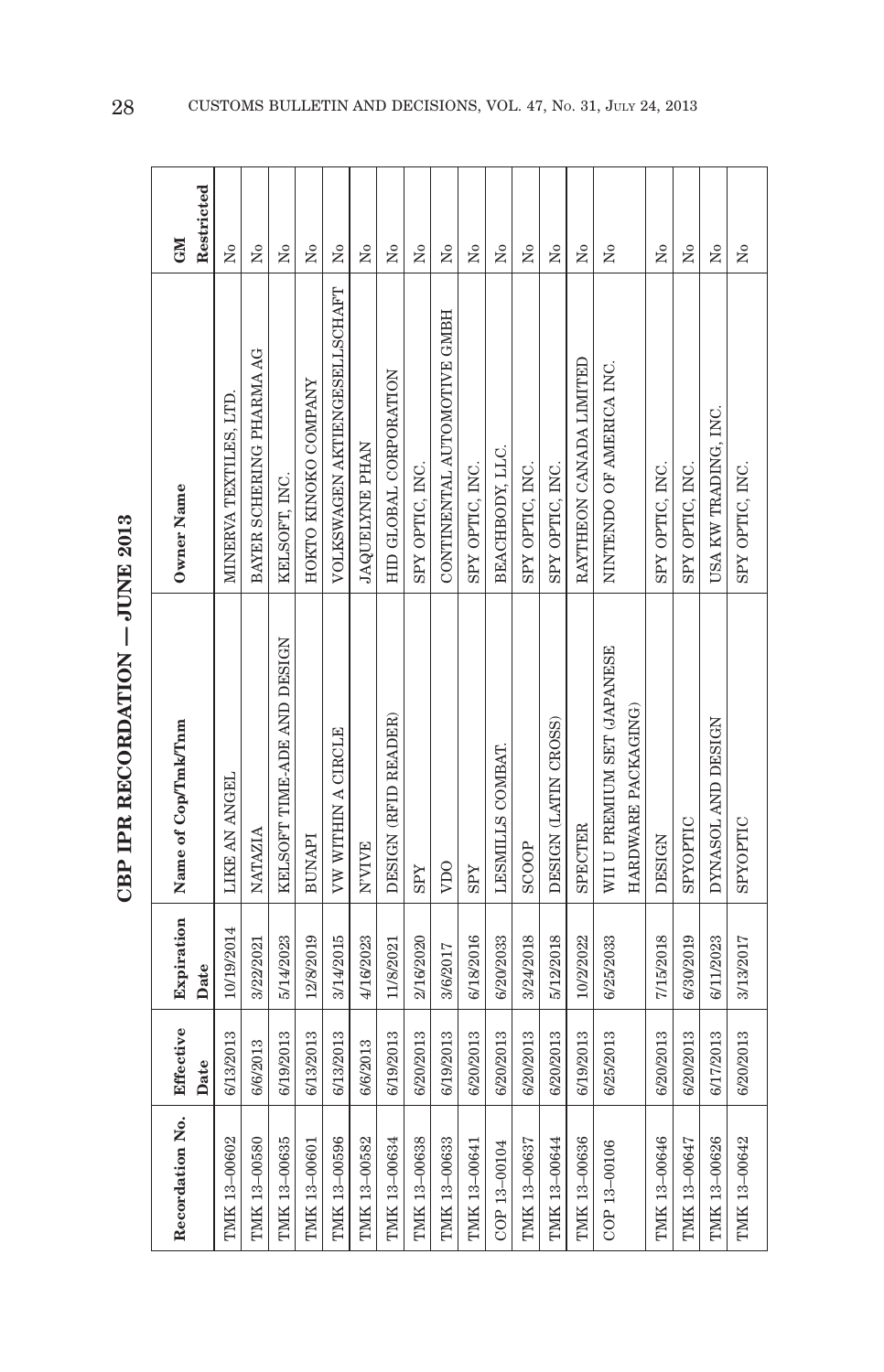| i<br> <br> <br> <br> |
|----------------------|
|                      |
| ドくてドロ                |
| j                    |
|                      |

| Recordation No. | Effective<br>Date | Expiration<br>Date | Name of Cop/Tmk/Tnm           | <b>Owner Name</b>              | Restricted<br>GM     |
|-----------------|-------------------|--------------------|-------------------------------|--------------------------------|----------------------|
| TMK 13-00630    | 6/17/2013         | 6/12/2022          | <b>SUPREME</b>                | CHAPTER 4 CORP DBA SUPREME     | Χo                   |
| TMK 13-00657    | 6/25/2013         | 6/4/2023           | ARCTIC AND DESIGN             | OKANAGAN SPECIALTV FRUITS INC. | Σó                   |
| TMK 13-00640    | 6/20/2013         | 5/27/2018          | DESIGN (CROSS)                | SPY OPTIC, INC.                | Σò                   |
| COP 13-00110    | 6/25/2013         | 6/25/2033          | MARIO VS. DONKEY KONG: MINI-  | NINTENDO OF AMERICA INC.,      | $\tilde{\mathbf{X}}$ |
|                 |                   |                    | LAND MAYHEM!: NOAM-4-9061.    |                                |                      |
| TMK 13-00650    | 6/25/2013         | 4/15/2023          | THE BLOB                      | SSP ACQUISITION, INC.          | Σó                   |
| COP 13-00109    | 6/25/2013         | 6/25/2033          | NINTENDO 3DS XL (US HARDWARE  | NINTENDO OF AMERICA INC.       | Σò                   |
|                 |                   |                    | PACKAGING)                    |                                |                      |
| COP 13-00107    | 6/25/2013         | 6/25/2033          | WII U BASIC SET (US HARDWARE  | NINTENDO OF AMERICA INC.,      | ż                    |
|                 |                   |                    | PACKAGING)                    |                                |                      |
| COP 13-00105    | 6/25/2013         | 6/25/2033          | WII U DELUXE SET (US HARDWARE | NINTENDO OF AMERICA INC.       | ż                    |
|                 |                   |                    | PACKAGING)                    |                                |                      |
| COP 13-00098    | 6/19/2013         | 6/19/2033          | CHRISTMAS TREE BOTANICAL      | MGR DESIGN INTERNATIONAL, INC. | $\tilde{\mathbf{z}}$ |
|                 |                   |                    | WREATH.                       |                                |                      |
| TMK 03-00588    | 6/20/2013         | 3/22/2023          | GOTTA GETTA GUND              | ENESCO, LLC                    | Σó                   |
| TMK 13-00654    | 6/25/2013         | 5/21/2023          | WATERBLOB                     | SSP ACQUISITION, INC.          | Σò                   |
| TMK 13-00632    | 6/17/2013         | 11/13/2022         | <b>SUPREME</b>                | CHAPTER 4 CORP. DBA SUPREME    | $\tilde{X}^{\circ}$  |
| TMK 13-00655    | 6/25/2013         | 5/14/2023          | WII U                         | NINTENDO OF AMERICA INC.       | Σó                   |
| TMK 03-00786    | 6/20/2013         | 6/17/2023          | POLO RALPH LAUREN BLUE        | PRL USA HOLDINGS, INC.         | ż                    |
| TMK 13-00622    | 6/17/2013         | 2/12/2023          | OX AND DESIGN                 | USA KW TRADING, INC.           | ż                    |
|                 |                   |                    |                               |                                |                      |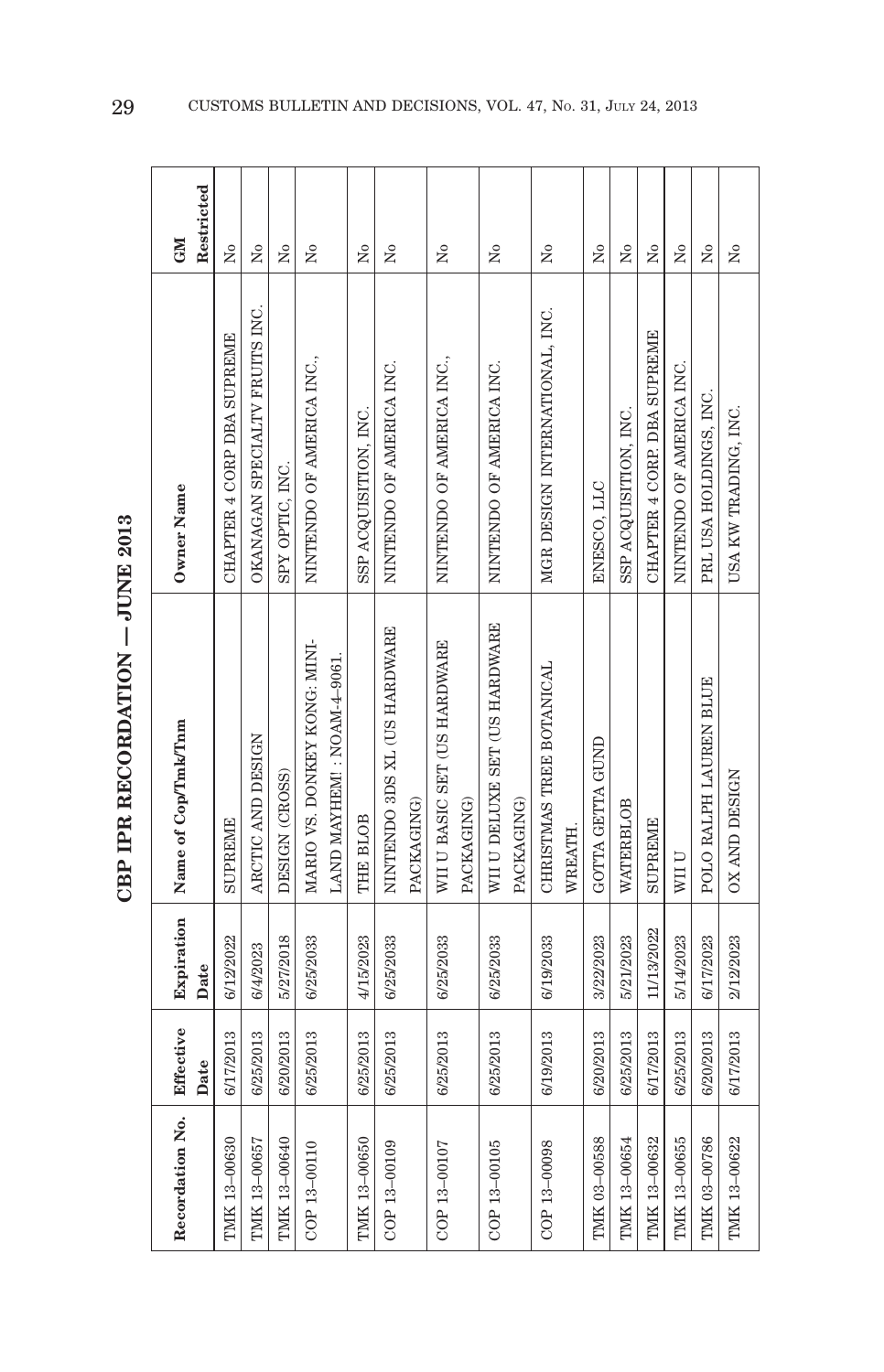| ć<br>Ĵ<br>٦ |
|-------------|
| ・イークストイ     |
| ł           |

| Recordation No. | Effective<br>Date | Expiration<br>Date | Name of Cop/Tmk/Tnm                    | Owner Name                   | Restricted<br>GM     |
|-----------------|-------------------|--------------------|----------------------------------------|------------------------------|----------------------|
| TMK 13-00653    | 6/25/2013         | 5/14/2023          | WII U AND DESIGN                       | NINTENDO OF AMERICA INC.     | $\overline{M}$       |
| TMK 13-00648    | 6/25/2013         | 6/9/2022           | VISHAY AND DESIGN                      | VISHAY INTERTECHNOLOGY, INC. | $\overline{R}$       |
| TMK 13-00663    | 6/27/2013         | 6/12/2023          | TRAC II                                | THE GILLETTE COMPANY         | Σó                   |
| TMK 13-00656    | 6/25/2013         | 5/7/2023           | <b>NES</b>                             | NINTENDO OF AMERICA INC.     | $\tilde{\mathbf{z}}$ |
| TMK 13-00618    | 6/17/2013         | 5/7/2023           | KARACHI BAKERY                         | DECCAN FOODS LLC             | $\tilde{X}^{\circ}$  |
| TMK 13-00627    | 6/17/2013         | 7/12/2022          | UPPER CRUST ENTERPRISES, INC           | UPPERCRUST ENTERPRISES, INC. | Σó                   |
| TMK 13-00664    | 6/27/2013         | 5/28/2023          | SPLITWEIGHT                            | KING OF FLEECE, LLC          | $\tilde{X}^{\circ}$  |
| TMK 13-00665    | 6/27/2013         | 10/16/2022         | S                                      | RUSSELL BRANDS, LLC          | $\overline{N}$       |
| TMK 13-00639    | 6/20/2013         | 10/27/2019         | <b>SPY</b>                             | SPY OPTIC, INC.              | $\overline{R}$       |
| TMK 13-00623    | 6/17/2013         | 8/22/2016          | PABLO ZANETTI AND DESIGN               | USA KW TRADING, INC.         | Σó                   |
| TMK 13-00645    | 6/20/2013         | 4/9/2023           | SPY CROSSTOWN COLLECTION AND<br>DESIGN | SPY OPTIC, INC.              | $\overline{a}$       |
| COP 13-00108    | 6/25/2013         | 6/25/2033          | SUPER MARIO GALAXY (US COMMER-         | NINTENDO OF AMERICA INC.     | $\tilde{X}^{\circ}$  |
|                 |                   |                    | CIAL PACKAGING)                        |                              |                      |
| TMK 13-00652    | 6/25/2013         | 11/12/2018         | <b>SPRAGUE</b>                         | VISHAY INTERTECHNOLOGY, INC. | ż                    |
| TMK 13-00661    | 6/26/2013         | 6/3/2023           | <b>DESIGN</b>                          | RITE LITE, LTD.              | Σó                   |
| TMK 13-00666    | 6/27/2013         | 6/24/2023          | MONSTER POWER                          | MONSTER, INC.                | Σó                   |
| TMK 13-00643    | 6/20/2013         | 5/28/2023          | LUIGI'S MANSION                        | NINTENDO OF AMERICA INC.     | $\tilde{X}^{\circ}$  |
| TMK 13-00619    | 6/17/2013         | 1/23/2017          | VDO                                    | CONTINENTAL AUTOMOTIVE GMBH  | Σó                   |
| TMK 13-00651    | 6/25/2013         | 5/14/2023          | WII U                                  | NINTENDO OF AMERICA INC.     | $\tilde{\rm X}^0$    |